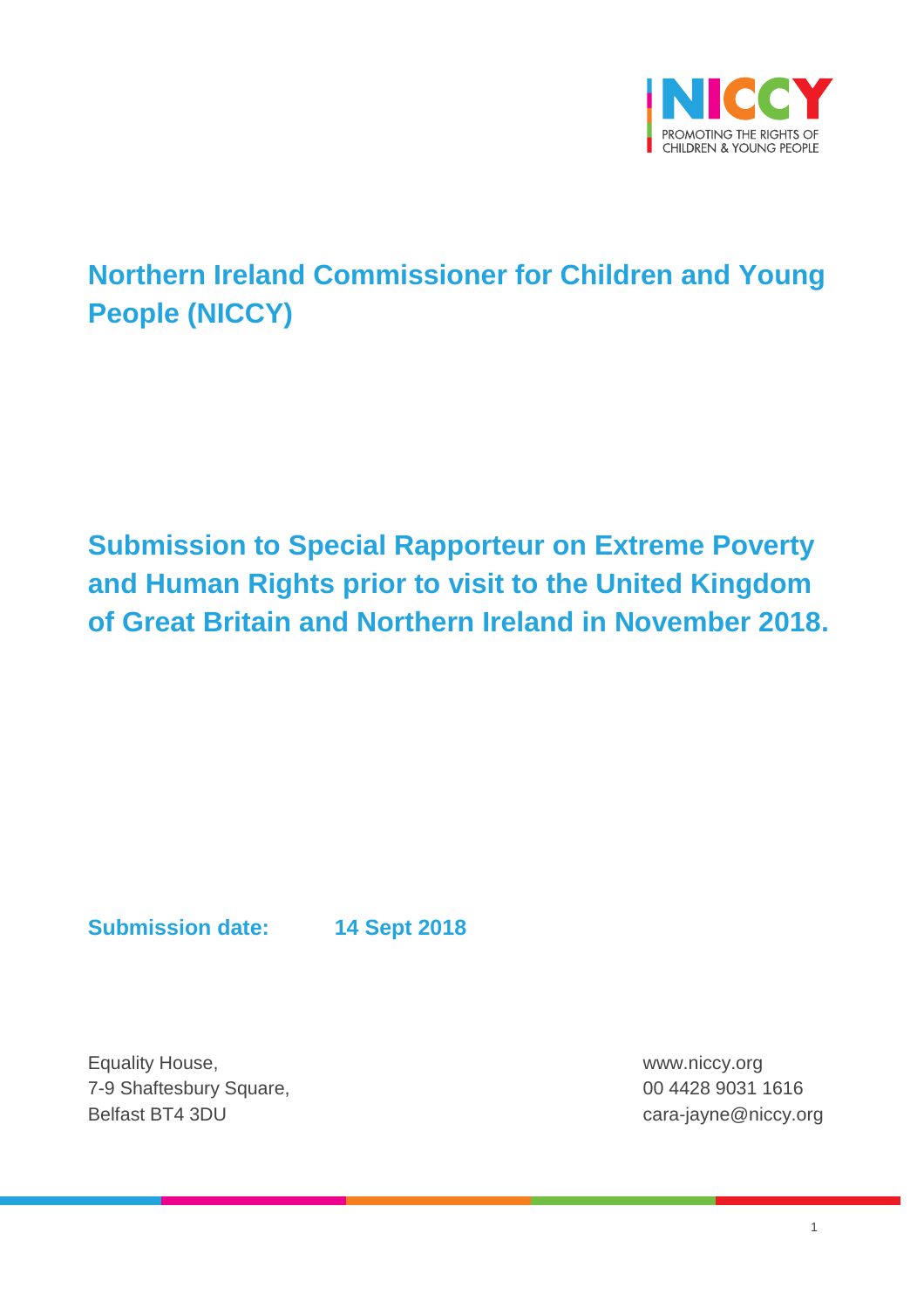

#### **Introduction**

The Northern Ireland Commissioner for Children and Young People (NICCY) was created in accordance with 'The Commissioner for Children and Young People (Northern Ireland) Order' (2003) with the principal aim to 'safeguard and promote the rights and best interests of children and young people'. In determining how to exercise the Commissioner's functions under the Order, in relation to any particular child or young person, the Commissioner's paramount consideration is the rights and best interests of the child or young person. In exercising the functions under this Order, the Commissioner also has regard for the importance of the role of parents in the upbringing and development of their children and for any relevant provisions of the United Nations Convention on the Rights of the Child (UNCRC).

This submission focuses on the extent and impact of poverty on the realisation of children's rights in Northern Ireland, and draws on the Committee's Concluding Observations following examination of the UK Government's fifth periodic report in 2016. The visit of the Special Rapporteur is a timely opportunity to inquire about the UK State Party's implementation the relevant Concluding Observations, and to investigate more recent developments facing children in poverty since they were made.

# **Background**

Twenty years after the Peace Agreement, the children and young people in Northern Ireland today have been born and grown up in a time of relative peace and stability. However the impact of the 'Troubles' on children and young people is still heavily felt. Segregation and community division continue to be a part of daily life and the legacy of the conflict impacts significantly on their lives. Paramilitary style attacks continue to be a regular feature in many children's lives whether as victims or witnesses. The PSNI recorded security statistics from 1 April 2017 - 31 March 2018 which show there were 87 casualties as a result of paramilitary style attacks, 7 fewer than the preceding year.<sup>1</sup> These were mainly in communities most adversely affected by the conflict. Research clearly shows increased levels of child poverty, childhood mental ill-health, educational inequalities and disabilities in the areas which have suffered most as a result of the Northern Ireland conflict. 2

 $\overline{a}$ <sup>1</sup> Police Recorded Security Situation Statistics Annual Report covering the period 1st April 2017 – 31st March 2018. PSNI Statistics Branch. Northern Ireland Statistics & Research Agency (NISRA).

<sup>2</sup> NICCY, 'Think Piece for Community Relations Council's Annual Policy and Practice Conference, One Place – Many People', (Blefast: NICCY).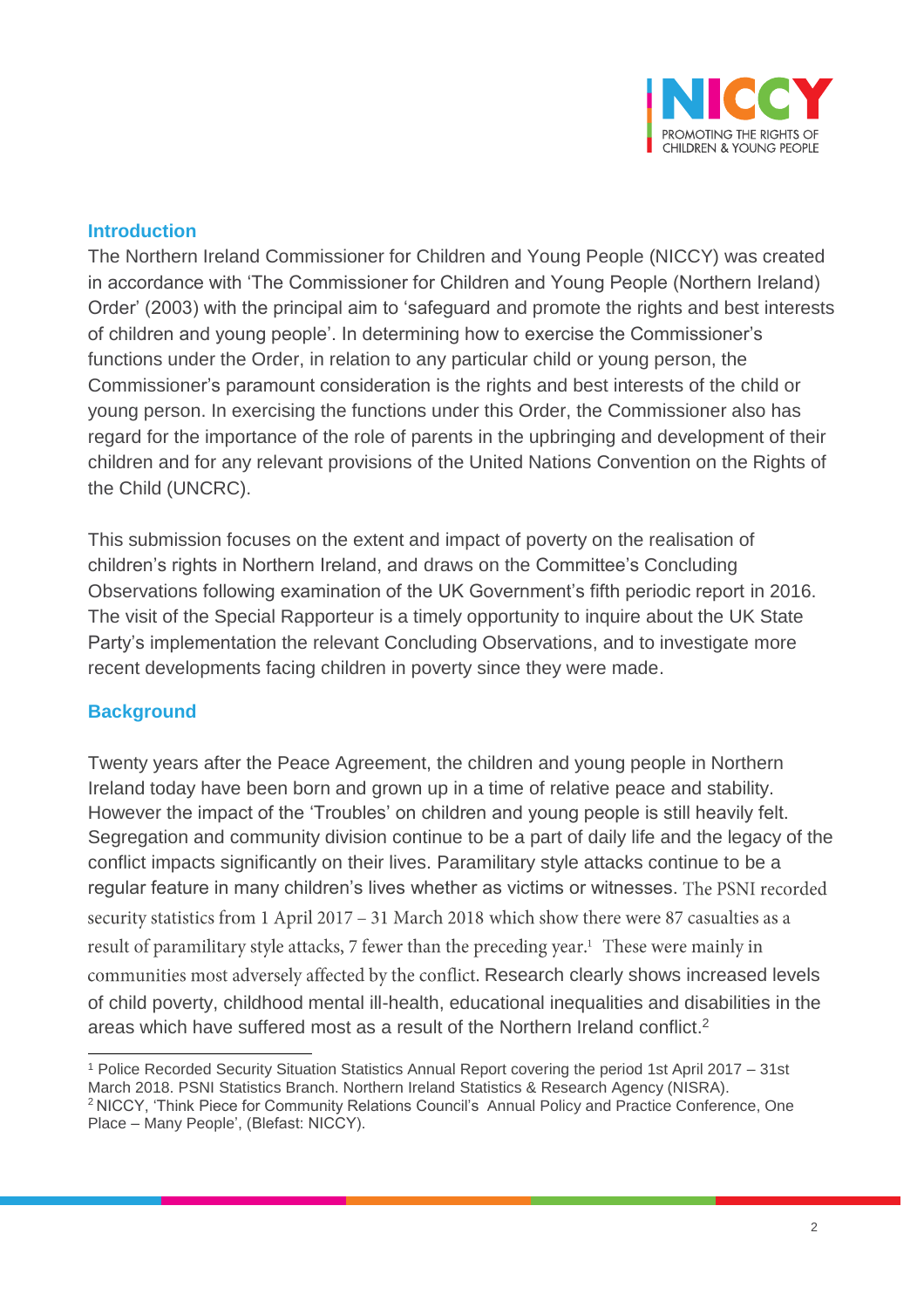

A second impact of the ongoing legacy of the conflict is the democratic deficit in Northern Ireland, as there has not been a government in place since January 2017. This is the longest time any developed country has been without a government. A recent court ruling found that senior civil servants did not have power to make decisions in the absence of government ministers. Given this has been the situation for more than 18 months, the lack of democratic decision making is having an increasingly detrimental impact on the delivery of public services, those directed at children and young people.

The referendum outcome in favour of the UK exiting the European Union (EU) also has potentially profound ramifications for the realisation of children's rights in Northern Ireland. Currently the negotiations between the UK Government and the EU are ongoing, so there continue to be a range of 'unknowns' in relation to the eventual settlement and the actual impacts on children and their rights. As the only part of the UK with a land border with the EU, and a history of violent divisions, the potential of a 'hard border' has profound implications for the lives of all people of Northern Ireland, particularly those living close to the border.

### **Addressing themes and questions**

# **A. GENERAL**

(1) What is the definition of poverty and extreme poverty that your organization employs in the context of the United Kingdom and to what extent do official definitions used by the state adequately encompass poverty in all its dimensions?

The Child Poverty Act 2010 specified four measures of child poverty (relative, absolute, material deprivation, persistent), each measuring slightly different aspects of child poverty. While all four together provide the most complete picture of the incidence of child poverty, relative poverty After Housing Costs is considered the most robust single measure, allowing comparisons across the UK.

(2) What is your view on the current official measurement of poverty by the government, what are the shortcomings of the current measurement and what alternatives would be feasible?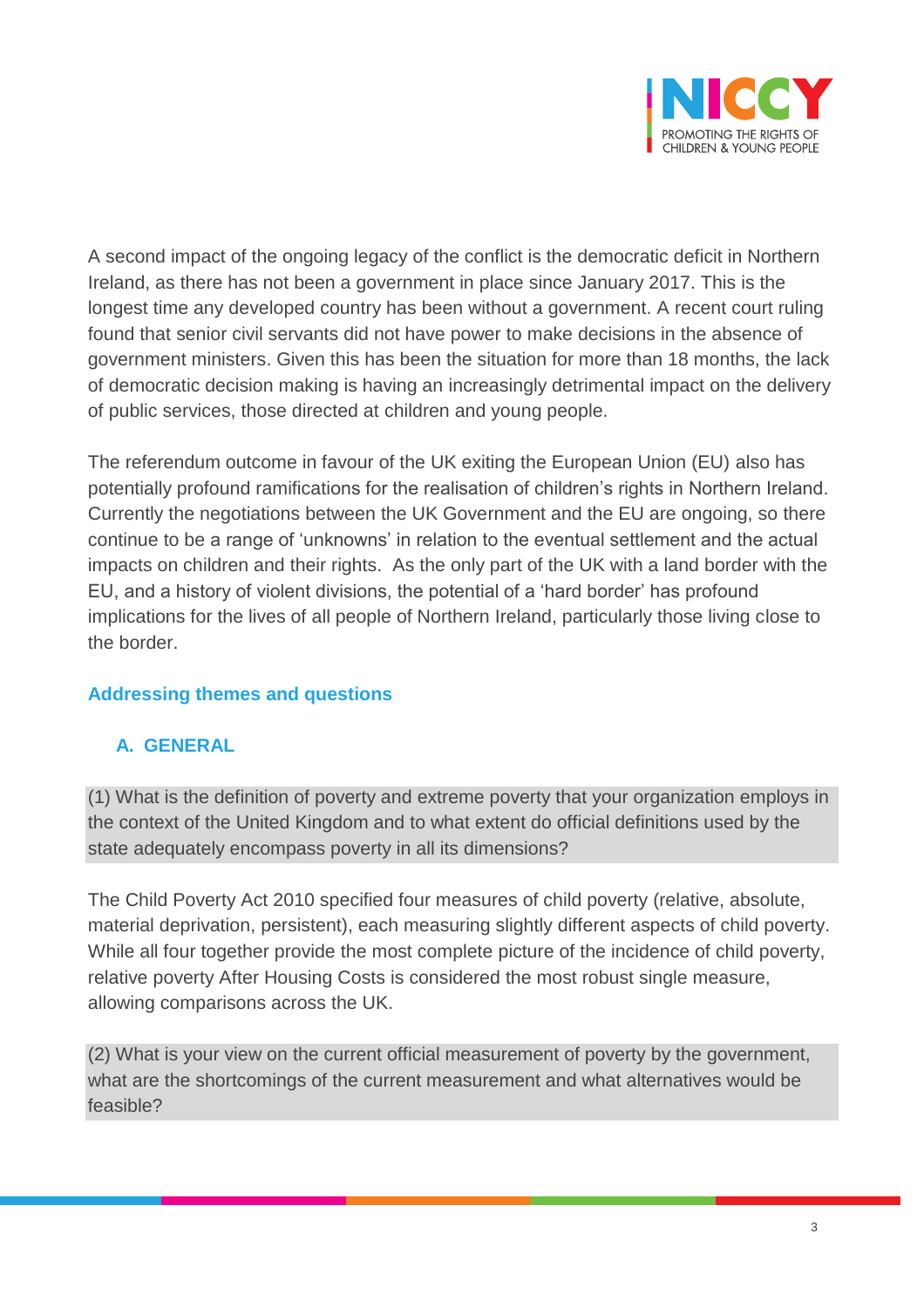

The statutory requirement to measure and report on these four measures was removed by the Welfare Reform and Work Act 2016, and now only the relative and absolute measures are recorded and reported on in Northern Ireland. This is was a retrogressive step, resulting in an inadequate set of measures. The material deprivation and persistent child poverty measures should be reintroduced and governments should be required to report on how they are acting to reduce child poverty against all four measures.

(6) Which areas of the United Kingdom should the Special Rapporteur visit in light of the poverty and human rights situation in those locations?

In the 'Background' section we outlined some of the particular circumstances of Northern Ireland that relate to the extent and impact of child poverty, including the interface with the ongoing legacy of the conflict, the lack of government and the potential impact of Brexit. For these reasons it would be important for the Special Rapporteur to visit Northern Ireland.

(7) Which individuals and organizations should the Special Rapporteur meet with during his country visit to the United Kingdom?

Ideally the Special Rapporteur should meet with children and young people affected by poverty, and their families. In addition, he should meet with organisations working with, and on behalf of, these children and their families. The Commissioner would be pleased to convene a roundtable of such organisations to meet with the Special Rapporteur.

### **C. UNIVERSAL CREDIT**

(16) What has the impact of Universal Credit been on poverty and the lives of the poor in the United Kingdom until now? It would be helpful to also distinguish the specific impact of Universal Credit on specific groups, including for example children, persons with disabilities, women and other groups which may be more vulnerable on the basis of their identity and circumstances.

Universal Credit is one of a suite of 'Welfare Reforms' that have been implemented over recent years, with the purpose of reducing government spending on social security benefits. In doing this, spending on some groups, particularly elderly people, has been protected and in doing so government has been successful in reducing levels of pensioner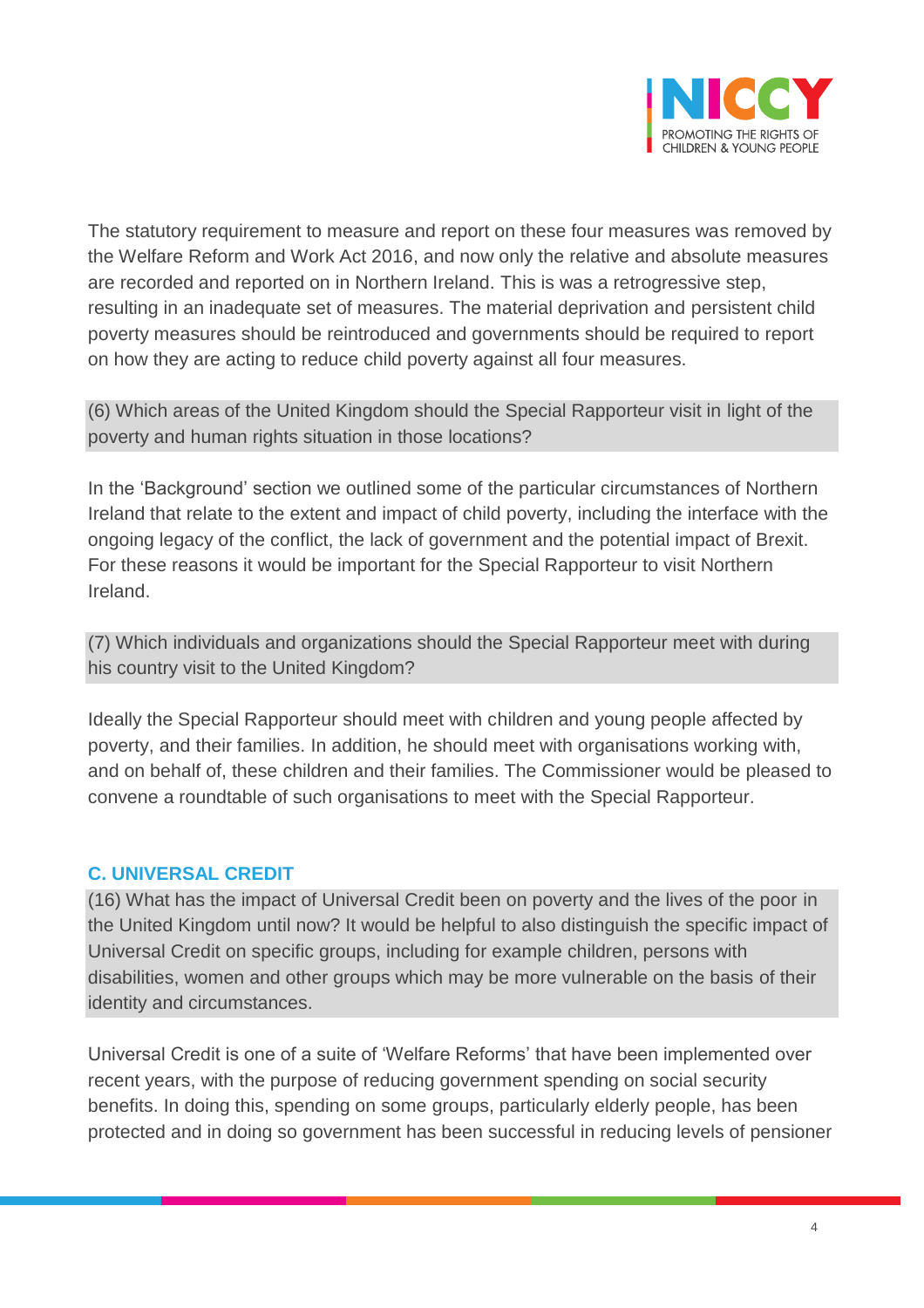

poverty. However, instead of providing the same protections to children, government has specifically targeted cuts at children, the clearest example of this being the recently introduced Two Child Limit on Child Tax Credits and Universal Credit.<sup>3</sup>

| Policy                                   | 2016-17 | 2017-18 | 2018-19 | 2019-20 |
|------------------------------------------|---------|---------|---------|---------|
| Limiting child element to 2 children for | 0       | 5       | 14      | 21      |
| new births in tax credits (£m)           |         |         |         |         |
| Limiting child element to 2 children for |         |         | 8       | 12      |
| new claims in Universal Credit (£m)      |         |         |         |         |
| Total 'savings' (£m)                     |         |         | 21      | 33      |
| Estimated number of children for whom    | 0       | 2,518   | 7,554   | 11,870  |
| per child element will be withdrawn.     |         |         |         |         |

Figure 1: Impact of two child limit on families in Northern Ireland.<sup>4</sup>

As the figure above shows, an estimated 2,518 families were affected by this cut in 2017- 18, which equates to at least 7,500 children, as there would have been at least three children in each family affected. This rises to 11,870 families and at least 35,610 children affected in 2019-20. This is a reduction of £2,780 for each child affected per year and, given this is targeted at families on low incomes, is undoubtedly resulting in many of these children falling into poverty, or into deeper poverty.

In addition, in 2017-18 the removal of the 'family element' in tax credits and Universal Credit for new claimants has been estimated to have affected 11,000 families, with each family losing £550.<sup>5</sup>

Other cuts, targeted at working age adults, are also affecting families with children, including:

• The freeze on working age benefit levels, resulting in a reduction in payments of £65 million in NI over the coming year;

 $\overline{a}$ <sup>3</sup> If parents claiming CTC already have 2 or more children, and then have another baby, they will not receive the £2,780 per annum CTC for that, or subsequent children. Also, where a new UC claim begins, this payment will only be provided for a maximum of two children. Where a family with an existing CTC claim moves across to Universal Credit, or where there has been less than a 6 month gap between ceasing CTC and the UC claim starting, the current level of payment will remain in place.

<sup>&</sup>lt;sup>4</sup> Figures for 'savings' drawn from [NISRA Summer Budget paper,](file://///Equality.local/root/NICCY-DATA/Staff%20Resources/PROGRAMMES%20OF%20WORK/PROGRAMMES%20OF%20WORK%202017-18/Child%20Poverty%20&%20Welfare%20Reform/WR%20changes/nisra-summer-budget-2015.pdf) estimated number of children has been calculated for this briefing. These figures were confirmed by DfC in November 2017.

<sup>5</sup> Figures provided to NICCY by Department for Communities, 13/11/17.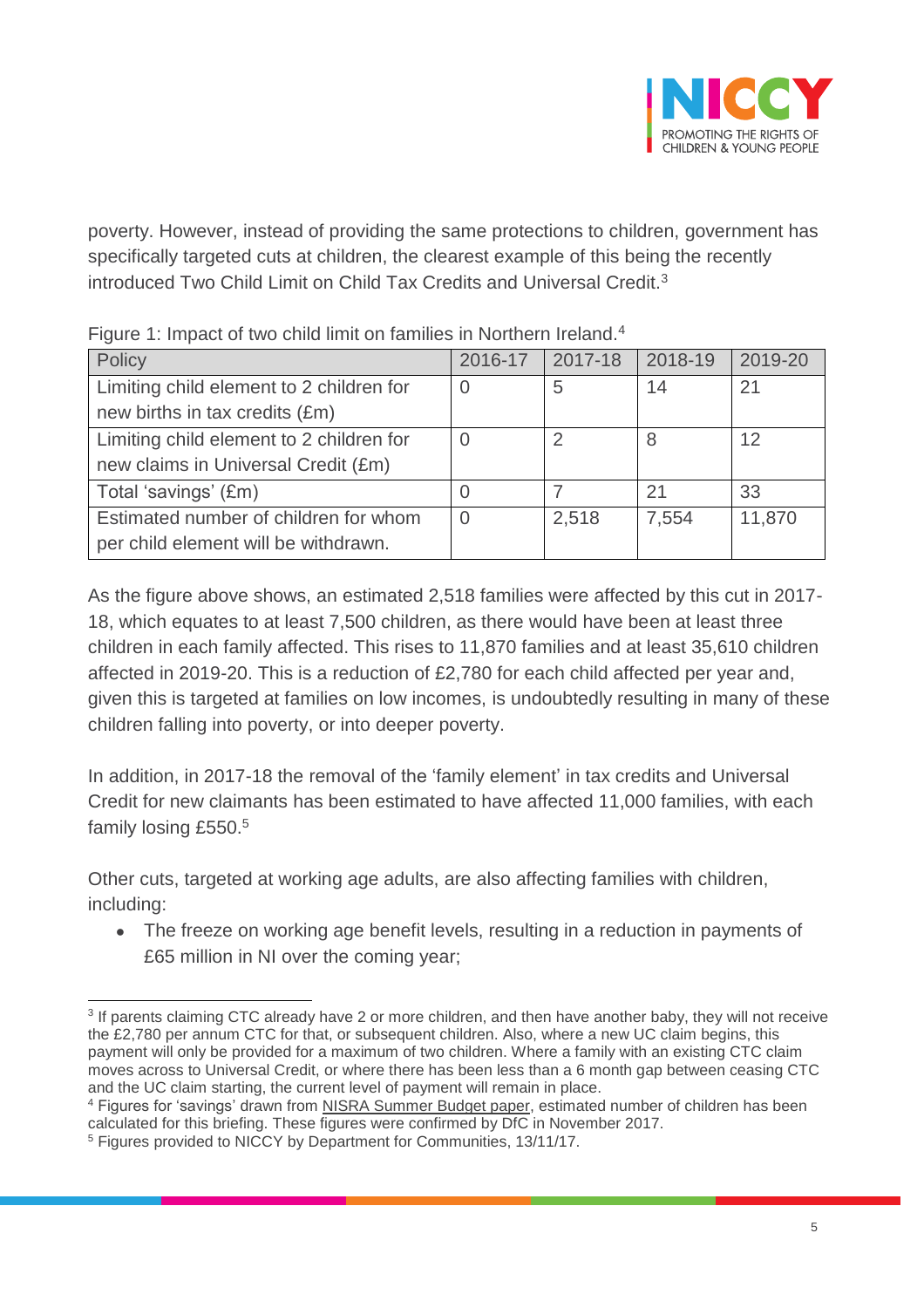

- The reduction in work allowances in UC by £730, estimated to affect 57,000 families in NI with 109,000 children; and
- Removal of the additional work-related payment for new benefit claimants of £29.05.<sup>6</sup>

While these cuts affect all in a family, children are often hidden in these considerations. Policy makers focus on benefit recipients, not the dependent children in the household, even when the benefits being cut are intended for children. Sanctions are also being imposed on parents in receipt of social security, although figures are not available for how many children are affected, as these records are not collated.

Recent research from the Institute for Fiscal Studies indicates that these changes in social security will have a considerable impact on the numbers of children in poverty. Their report 'Living standards, poverty and inequality in the UK: 2017–18 to 2021–22' found that,<sup>7</sup> between 2015-16 and 2021-22, the relative poverty rate (AHC) is projected to rise by 2 percentage points for the general population. This entire increase is due to a much more significant rise in child poverty, of 7 percentage points, over this time. In contrast, the relative poverty rates for pensioners and working-age non-parents are projected to remain fairly constant.<sup>8</sup>

# **E. CHILD POVERTY**

(25) What is the extent of child poverty in the United Kingdom, and how has it evolved over the last decade?

According to government statistics, in 2016-17 more than a quarter of children in Northern Ireland (27%) were in relative poverty, After Housing Costs. This equates to around 118,000 children.<sup>9</sup>

Figure 1: Relative poverty rates (AHC) for population groups in Northern Ireland.

 $\overline{a}$ <sup>6</sup> Ibid.

<sup>7</sup> Hood, H., Waters, T., (2017) Living standards, poverty and inequality in the UK: 2017–18 to 2021–22, (London: IFS).

<sup>&</sup>lt;sup>8</sup> Ibid

<sup>9</sup> Department for Communities (June 2016), **[Poverty Bulletin 2014-15](https://www.communities-ni.gov.uk/publications/northern-ireland-poverty-bulletin-2014-2015)**.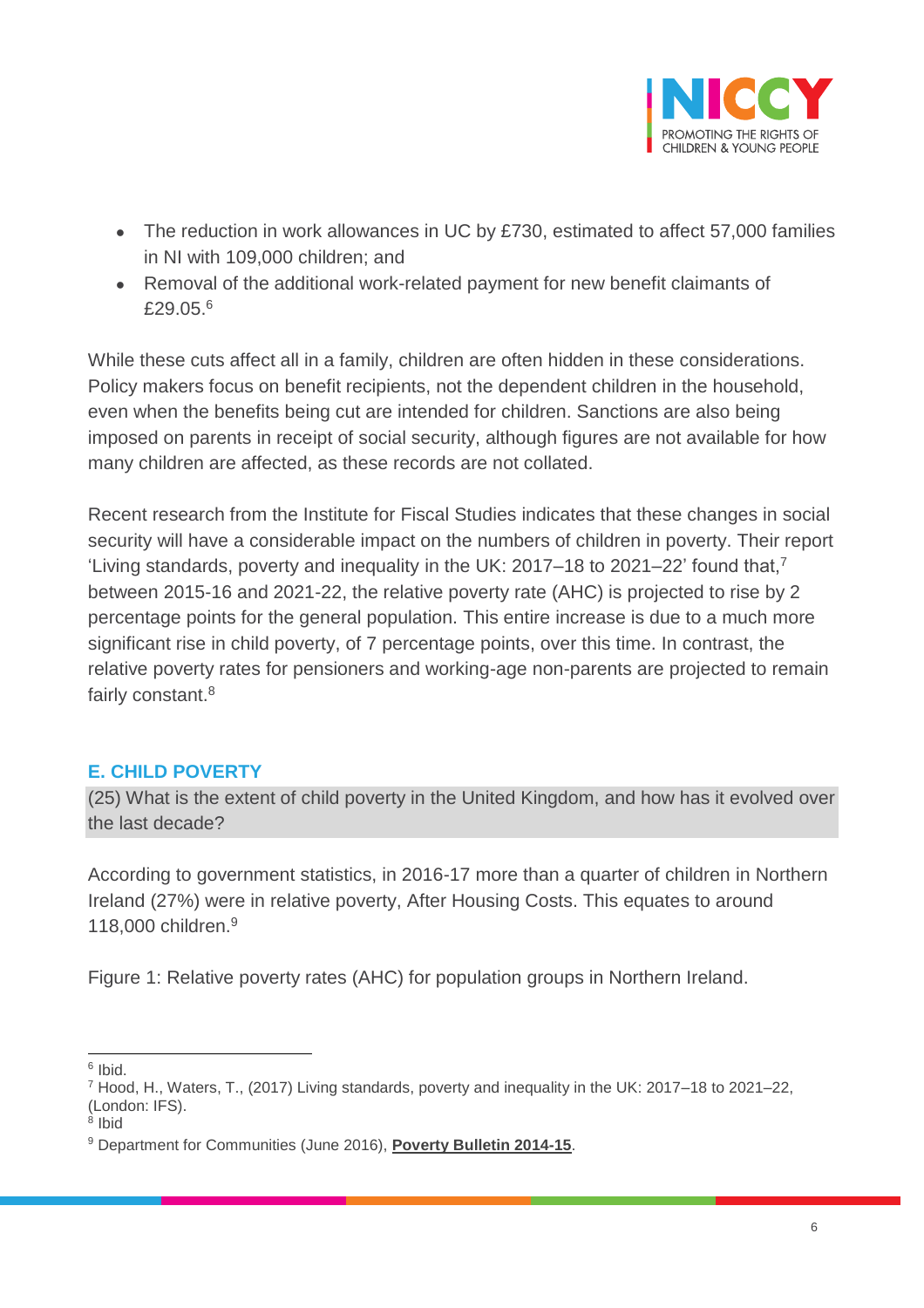



Source FRS data 2002/3 to 2016/17 - Relative poverty AHC.

As can be seen in figure 1 above, children have consistently been the age group at most risk of being in poverty in Northern Ireland. Currently the poverty rate for working age adults is 18%, nine percentage points less than the child poverty rates. The gap is even larger between children and pensioners: pensioner poverty is currently 15%, almost half the poverty rate for children.

(26) What are the implications of child poverty for the rights enumerated in the Convention on the Rights of the Child?

Poverty has a severe impact on the realisation of a wide range of children's rights. It impacts on children and young people's educational outcomes.<sup>10</sup> Young people entitled to free school meals are almost twice as likely to leave school without five good GCSEs (55.2%) compared with young people not eligible for free school meals (24.2%).<sup>11</sup>

Poverty affects children's health throughout their childhood, and throughout their lives.<sup>12</sup>

Infant mortality is 16% higher in the most deprived areas than in the least;

 $\overline{a}$ <sup>10</sup> Article 28 of the UNCRC outlines children's right to education.

<sup>11</sup> Department of Education (2017), **[Statistical Bulletin 6/2017, Qualifications and Destinations of](https://www.education-ni.gov.uk/sites/default/files/publications/education/Qualifications%20and%20Destinations%20of%20Northern%20Ireland%20School%20Leavers%20201516.pdf)  [Northern Ireland School Leavers 2015-16.](https://www.education-ni.gov.uk/sites/default/files/publications/education/Qualifications%20and%20Destinations%20of%20Northern%20Ireland%20School%20Leavers%20201516.pdf)**

 $12$  Article 24 of the UNCRC provides children wit the right to the 'enjoyment of the highest attainable standard of health and to facilities for the treatment of illness and rehabilitation of health.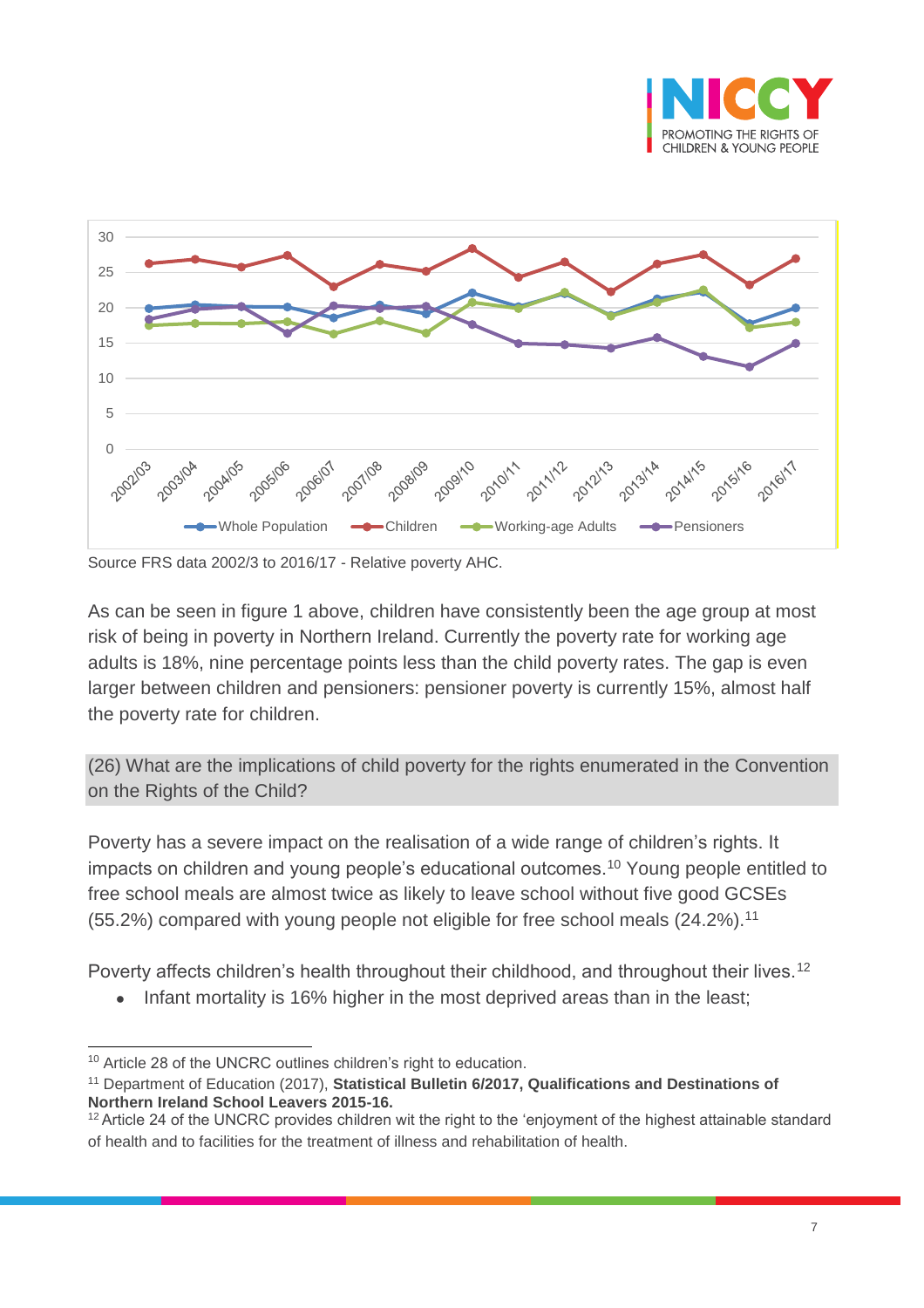

- Suicide rates are three times higher in the most deprived areas than in the least;
- The self-harm admission rate is four times higher in the most deprived areas than the least;
- Mental ill-health is twice the rate in most deprived areas than least;
- Children born into poverty statistically live shorter lives (women -4.4years, men -7.0 years); and
- Children born into poverty statistically have fewer years of good health (women 14.6 years, men  $-12.2$  years).<sup>13</sup>

For thousands of children, poverty results in homelessness and whilst records are not kept for number of children we know that in 2015-16, 5,645 families presented as homeless and a further 1,693 were in temporary accommodation.<sup>14</sup>

(27) What are the main causes of child poverty in the United Kingdom, what have been the main government responses, and how effective have they been?

Determining the root causes of child poverty is a complex task but these would include

- 1. Low pay: parents are not able to find enough work, or sufficiently well-paid work, to earn a decent income. Six out of 10 children in poverty live in households with at least one parent working.<sup>15</sup>
- 2. Barriers to work: parents are not able to work, either because they are not able to find a job, or because of barriers to their employment such as access to affordable childcare.
- 3. Low benefit levels: Recent research commissioned by JRF demonstrates that, for families with children, benefits only meet around 60% of the basic minimum household costs.<sup>16</sup>
- 4. Increasing cost of living: making it difficult to families on low incomes to meet basic household costs. The JRF research found that, between 2008 and 2018, household costs rose between 30% and 38% for households with children.<sup>17</sup>

 $\overline{a}$ <sup>13</sup> DoH (2016), **[Health inequalities regional report 2016.](https://www.health-ni.gov.uk/publications/health-inequalities-regional-report-2016)**

<sup>14</sup> NISRA Statistical Bulletin 8/2016, (Nov 2016), **[Children and Young People's Strategic Indicators](https://www.education-ni.gov.uk/publications/children-and-young-peoples-strategic-indicators-2016-update)**.

<sup>15</sup> Department for Communities (2017), **[Households Below Average Income 2015-16](https://www.communities-ni.gov.uk/publications/households-below-average-income-northern-ireland-201415)**.

<sup>16</sup> Davis, A., et al (2018), **Minimum Income Standard for the UK 2008-2018: Continuity and change**, (JRF: York).

<sup>17</sup> Ibid.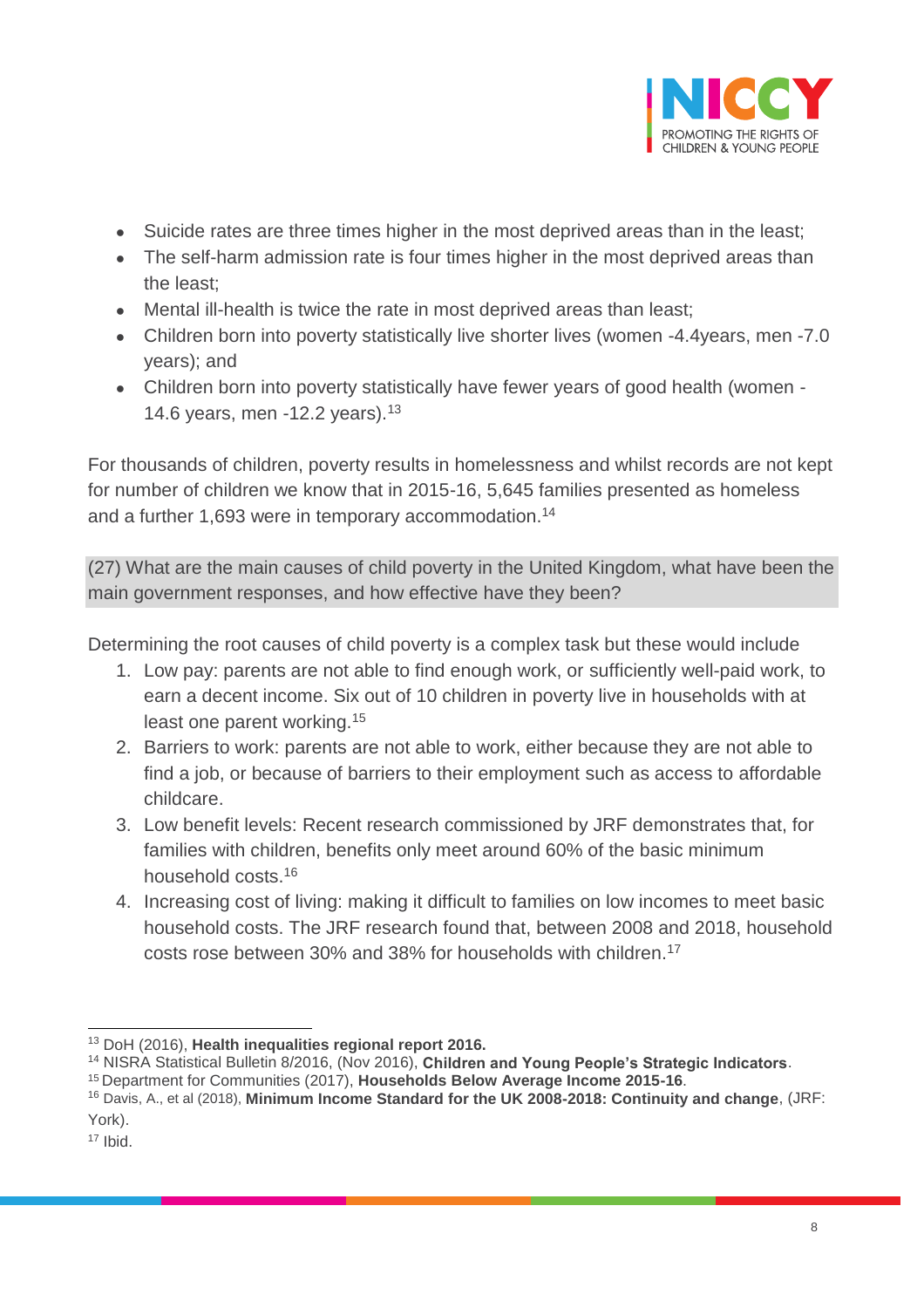

Following the 5th periodic examination of the UK State Party in 2016, the Committee made a number of recommendations in relation to children's standard of living, at paragraphs 70 and 71 of its Concluding Observations and Recommendations.<sup>18</sup>

## **Government responses to child poverty in Northern Ireland**

#### NI Child Poverty Strategy and Annual reports

The Executive published its current Child Poverty Strategy on 25 March 2016.<sup>19</sup> Its aim is 'to reduce the number of children in poverty and reduce the impact of poverty on children' and focusses on four high level outcomes:

- Families experience economic well-being;
- Children in poverty learn and achieve;
- Children in poverty are healthy; and
- Children in poverty live in safe, secure and stable environments.

While many of the actions contained in the Strategy were out of date when it was published, it was useful in indicating the range of actions being taken by statutory agencies to address child poverty. Surprisingly, though, there was little mention of the Welfare Reform changes due to be implemented and their potential to cause more children to fall into poverty, and to fall into deeper poverty.

An Annual Report 2016/17 for the Strategy has since been published,<sup>20</sup> providing a great deal of detail on a wide range of actions the Northern Ireland departments and agencies are taking to address child poverty across the four high level outcomes. This outlines how departments and agencies are seeking to target many actions at children and families in poverty.

It provides a detailed picture of the actions being taken to address child poverty, and of the

 $\overline{a}$ <sup>18</sup> UN Committee on the Rights of the Child (2016), Op Cit para 70. The response to date of the NI government departments can be accessed at: [https://www.niccy.org/media/3059/niccy-monitoring-table](https://www.niccy.org/media/3059/niccy-monitoring-table-concluding-observations-june-2018.pdf)[concluding-observations-june-2018.pdf](https://www.niccy.org/media/3059/niccy-monitoring-table-concluding-observations-june-2018.pdf)

<sup>19</sup> Department for Communities (2016), Delivering Social Change: The Executive's Child Poverty Strategy [2014-17,](https://www.communities-ni.gov.uk/publications/child-poverty-strategy) (Belfast, DfC).

<sup>&</sup>lt;sup>20</sup> DfC (2018), *Child Poverty Annual Report 2016-17*, (Belfast, DfC).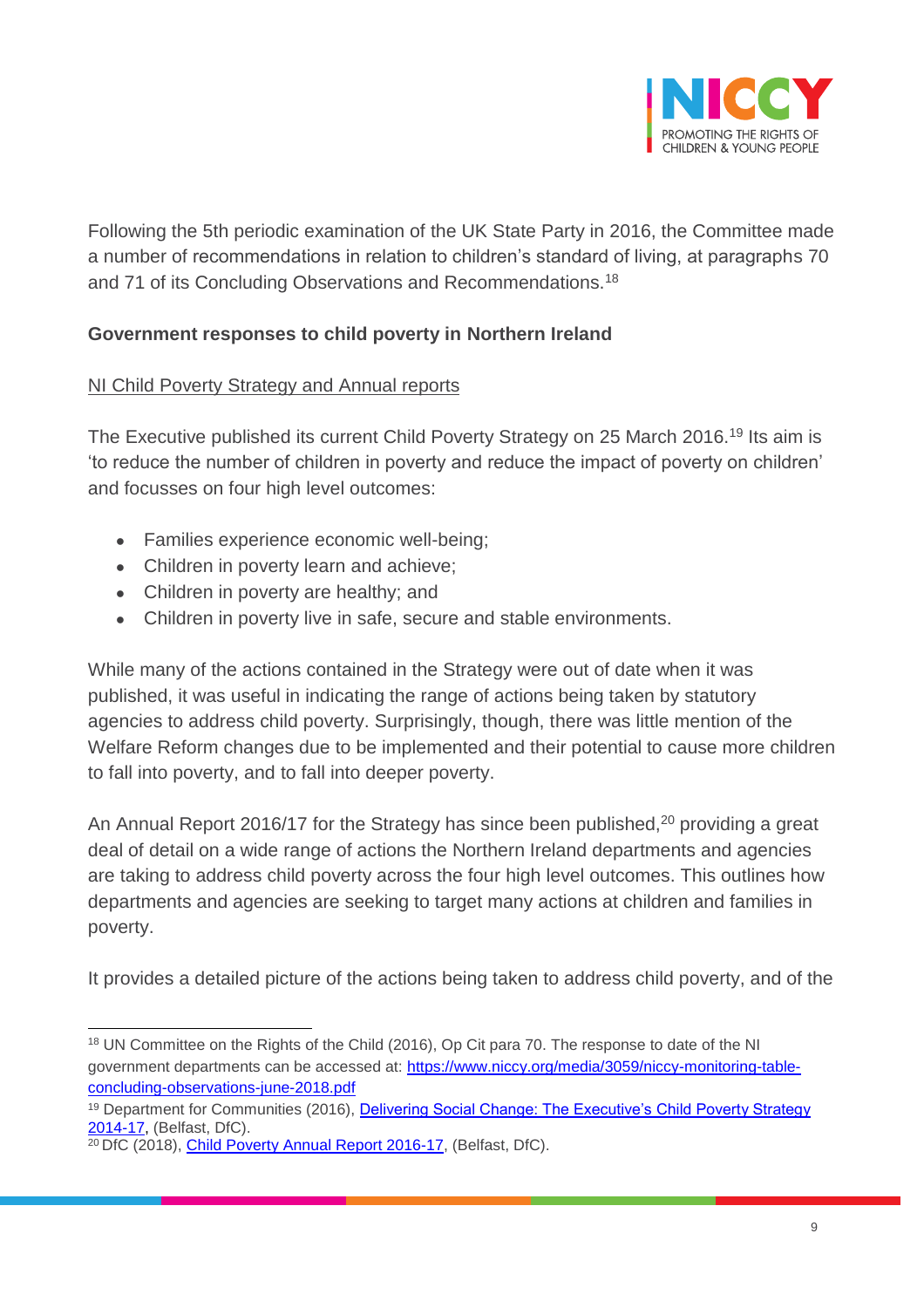

resources dedicated to these actions. There is significant room for improvement in the report however as, for example, many of the actions do not indicate how they are targeting child poverty, rather than disadvantage more generally. It would be helpful, in subsequent annual reports, to show change over time in relation to the resources committed, and the numbers of children affected. Moreover, given that a new child poverty strategy will be due to be published in March 2019, it would be timely to engage with families and children living on low incomes to identify relevant actions required to eradicate child poverty.

#### Poverty Strategy / Social Strategy

In 2015 a legal case resulted in the ruling that the NI Executive had breached Section 28E of the Northern Ireland Act (1998) through its failure to adopt a strategy for dealing with poverty, social exclusion and patterns of deprivation based on objective need. This had been inserted into the Act by the 2006 St Andrews Agreement.

Subsequently the Executive committed to the production of a 'Social Strategy' to focus on poverty and social deprivation, delivering the outcomes and indicator framework in conjunction with Industrial and Investment Strategies. In the absence of an Executive since January 2017, none of these has been forthcoming.

When a Poverty Strategy or Social Strategy is developed, it is essential that it adopts a 'lifecycle approach' in a similar way to 'Lifetime Opportunities', the previous strategy published in 2007, which considered the causes and impacts of poverty at different ages, and developed actions in relation to early years children; school age children; working age adults; and pensioners.

#### **F. 'BREXIT'**

(28) What are the potential implications of Brexit for the situation of those living in poverty in the United Kingdom?

Various studies have indicated that the economy in Northern Ireland will potentially be more significantly affected if the UK leaves the customs union and single market than other parts of the UK.<sup>21</sup> Over preceding decades the fact that the UK and Ireland have both been members of the EU has enabled the integration of systems and resources across and between these islands, to ensure the success of a number of key industries including agriculture. Leaving the Customs Union and Single Market will have a

 $\overline{a}$ 

<sup>21</sup> Reference NICCY Brexit paper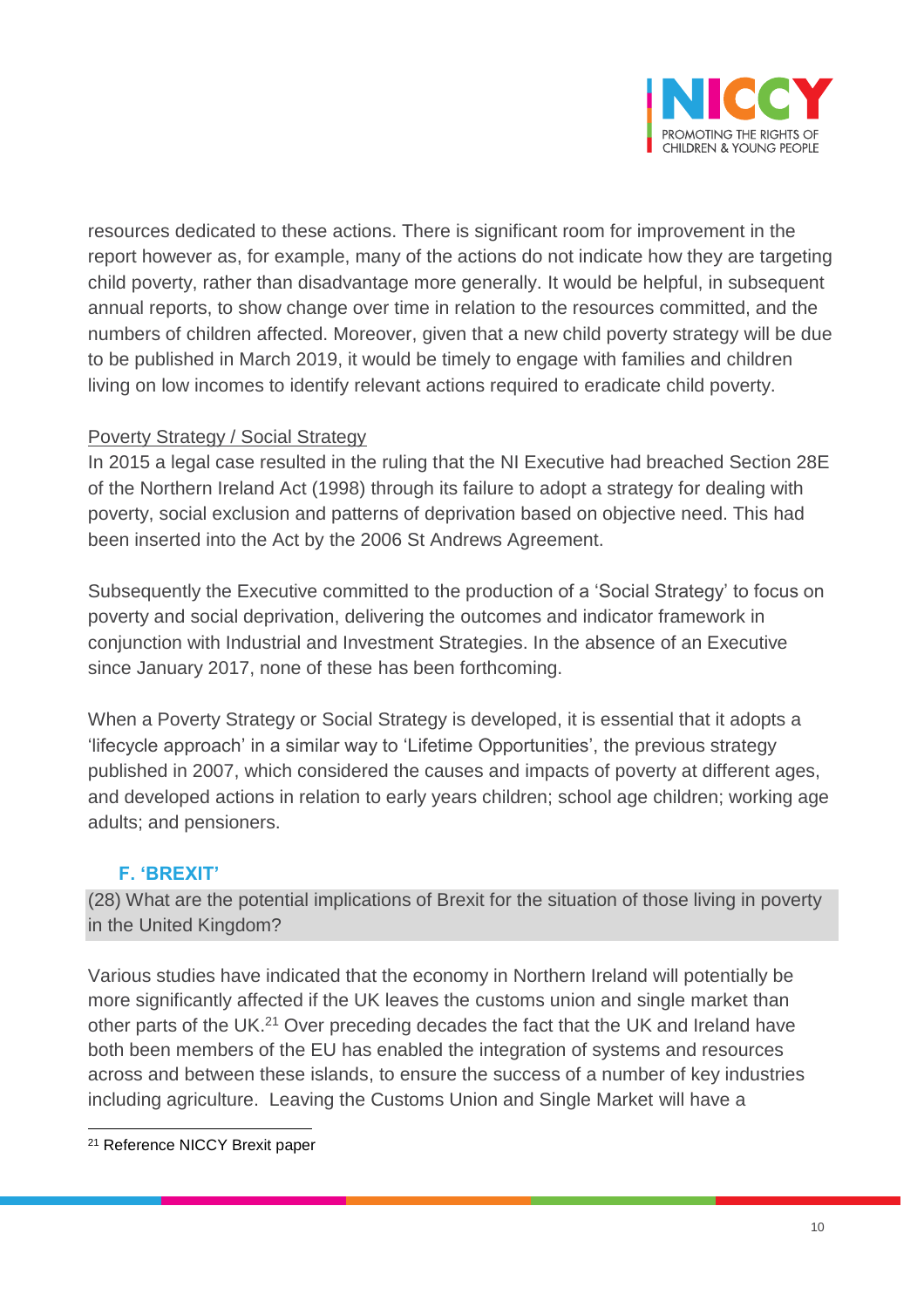

particularly significant impact therefore on producers across the island of Ireland.

Northern Ireland has also been in receipt of a number of **EU funding streams**, including the EU Social Fund, PEACE funding and INTERREG funds. Moreover, given the importance of agriculture to the Northern Ireland economy, the loss of EU Farming subsidies (87% of farming income last year relied on CAP subsidies) is also likely to have a more significant impact on Northern Ireland's economy. While some funding streams are to continue up to e.g. 2020, the eventual loss of these will inevitably adversely impact on children and families across NI.

Farming communities, rural and border communities and those who previously benefitted from EU funding, particularly in areas of high socio economic disadvantage, are likely to be disproportionately affected and may experience increased levels of child poverty.

(29) What are the potential implications of Brexit in terms of protecting the human rights of low-income groups and of persons living in poverty?

The EU Withdrawal Bill removes the EU Charter of Fundamental Rights from UK law and the ability to challenge EU legislation on human rights (and other) grounds. This conserves EU equality and social rights, but exposes them over time, to 'correction for deficiencies' by Government.

NICCY has produced an overview of the potential implications of Brexit on the human rights of children and young people in Northern Ireland. This is attached as an appendix.

(30) To what extent does government planning for Brexit explicitly address the issues arising under questions 28 and 29 above?

NICCY has engaged with Northern Ireland Government departments since the Referendum announcement to ensure that they are aware the potential impact of Brexit on children's rights and best interests and to monitor how this information is informing UK Government negotiations and planning. Given that agreement has not yet been reached between the UK and EU negotiators, and the magnitude of the potential impact of 'Brexit' on the Northern Ireland economy, and socio-political context, the Commissioner is not reassured that government planning is sufficient to address the issues raised above.

# **Appendix: UK Withdrawal from the EU - An overview of**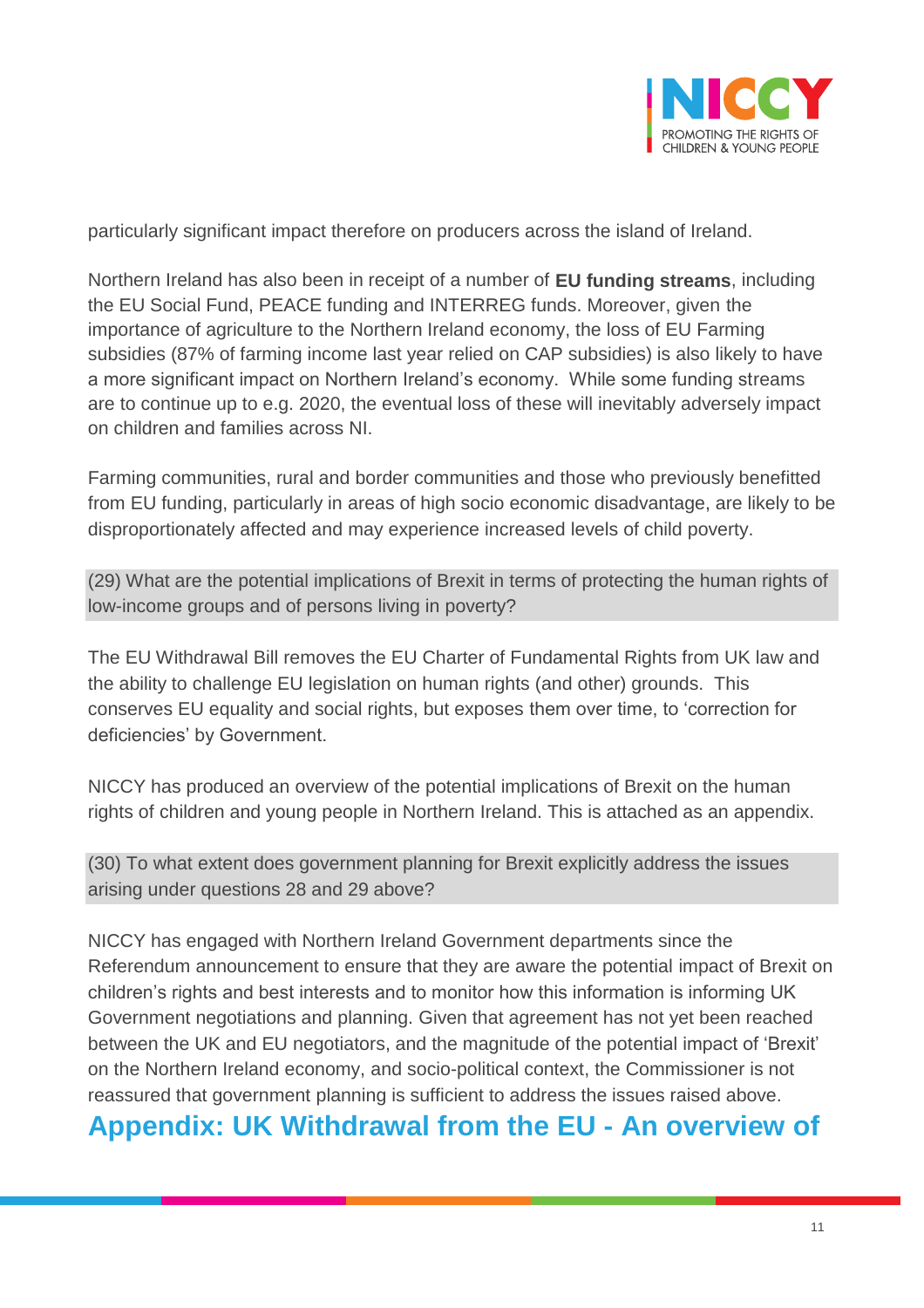

# **the potential impact on Children in Northern Ireland**

#### **July 2018**

# **Introduction**

The Northern Ireland Commissioner for Children and Young People (NICCY) was created in accordance with 'The Commissioner for Children and Young People (Northern Ireland) Order' (2003) to safeguard and promote the rights and best interests of children and young people in Northern Ireland. Under Articles 7(2) and (3) of this legislation, NICCY has a mandate to keep under review the adequacy and effectiveness of law, practice and services relating to the rights and best interests of children and young people by relevant authorities. Under Article 7(4), NICCY has a statutory duty to advise any relevant authority on matters concerning the rights or best interests of children and young persons. The Commissioner's remit includes children and young people from birth up to 18 years, or 21 years, if the young person has a disability or is/has been in the care of social services. In carrying out her functions, the Commissioner's paramount consideration is the rights of the child or young person, having particular regard to their wishes and feelings. In exercising her functions, the Commissioner has to have regard to all relevant articles of the United Nations Convention on the Rights of the Child (UNCRC) - the most comprehensive, inclusive Human Rights Treaty covering as it does, civil, political, economic, social and cultural rights.

The referendum outcome in favour of the UK exiting the European Union (EU) has potentially profound ramifications for the realisation of children's rights in Northern Ireland.

NI has been without a government following the collapse of the Executive in January 2017 and the Assembly in March 2017 which has meant that unlike the governments in England, Scotland and Wales, NI has had no formal role or position in the negotiation processes. A letter issued by the then First and Deputy First Ministers in August 2016 is the only formal NI government position on Brexit. The letter outlines the NI Executive's concerns:

- 1. The importance of the land border to the continuing peace process and the freeflow of people, goods and services.
- 2. There must be no impact or determent to the NI economy particularly the agrifood sector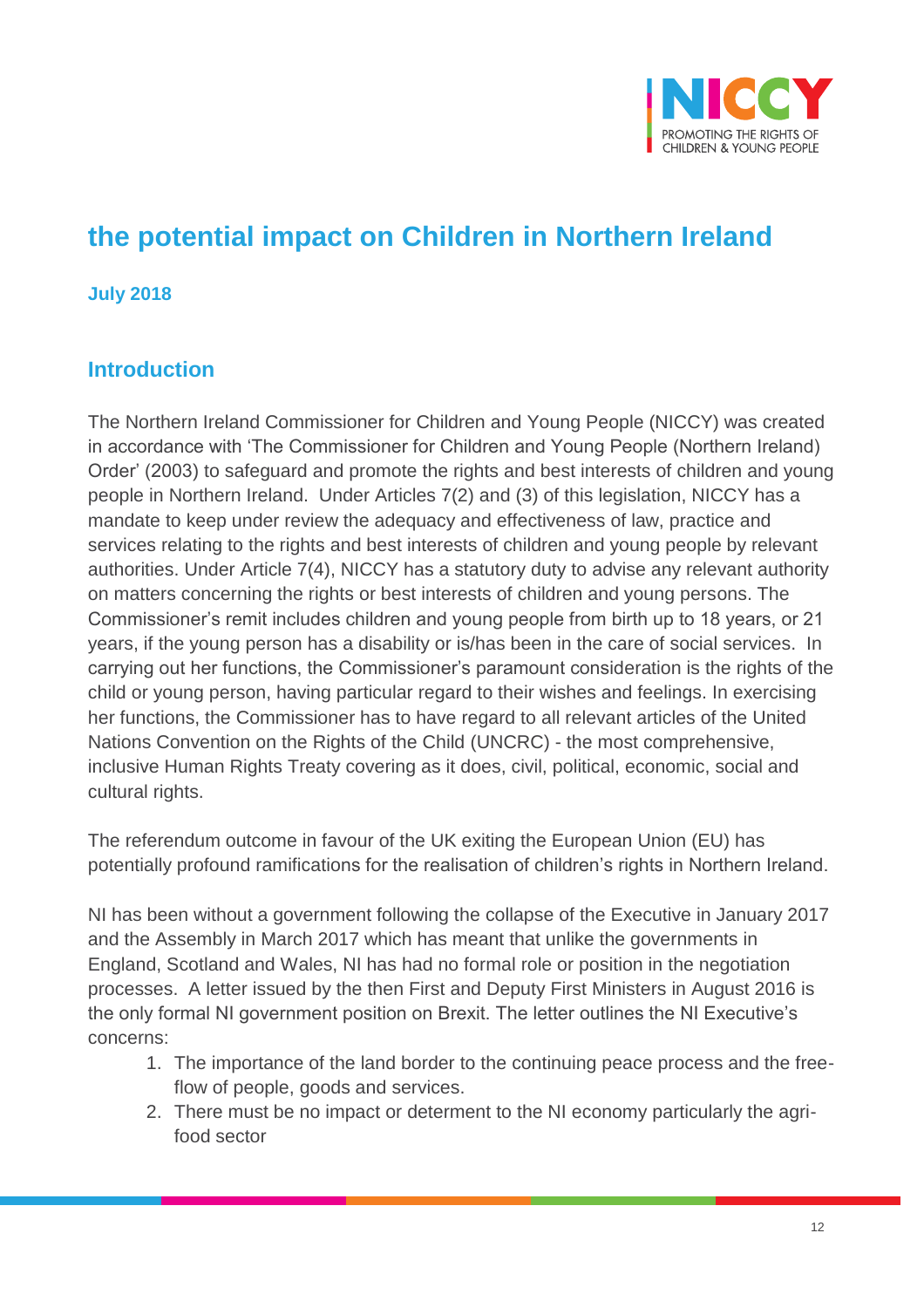

- 3. The importance of the energy market given its "small and isolated" status
- 4. The importance of EU funds to the NI social and economic environments<sup>22</sup>

Currently negotiations between the UK Government and the EU are ongoing and despite the issuing of the December agreements, the UK White Paper and the EU 'Preparedness 23' Paper on a 'No Deal', there continue to be a range of unknowns with regards to the final settlement which must be agreed by 29th March 2019, just 8 months away.

In the months following the referendum, debates centred around the economy, industry and the impact on goods and services with little discussion about the effect<sup>24</sup> on human rights generally or the impact on children and young people specifically.

Despite the Prime Minister's call in the UK Government's February paper<sub>25</sub> to make a success of the vote, stating…

'let us do it not for ourselves, but for those who follow. For the country's children and grandchildren too. So that when future generations look back at this time, they will judge us not only by the decision that we made, but by what we made of that decision',

In a House of Lords debate in March, Baroness Massey of Darwen asked whether children had been consulted, '…. Has an impact assessment on how Brexit will affect children been considered? If not, why not?'<sup>26</sup>

# **NICCY's work in relation to the UK exiting the EU ('Brexit')**

NICCY has been engaging with NI Executive Officials who have responsibility for implementing Brexit. We held 3 roundtables with Officials representing most government departments and bilateral meetings with lead Officials in The Executive Office.

NICCY, along with our counterparts in the Republic of Ireland, the Ombudsman for Children's Office (OCO), brought together a group of young people from both sides of the border to support the 'voice of young people' in the Brexit process. At the "It's Our Brexit

 $\overline{a}$ <sup>22</sup> https://www.executiveoffice-ni.gov.uk/publications/letter-prime-minister-rt-hon-theresa-may-mp

<sup>23.</sup> <https://www.bbc.co.uk/news/world-europe-44881335>

<sup>&</sup>lt;sup>24</sup> <http://www.bbc.co.uk/news/education-44561319>Brexit youth: 'I am angry and the future scares me.'

<sup>&</sup>lt;sup>25</sup> The United Kingdom's exit from and new partnership with the European Union. February 2017

<sup>26</sup> [https://hansard.parliament.uk/lords/2018-03-05/debates/AE7EB742-4BCD-4D00-B43D-AD7ED9A21911 /](https://hansard.parliament.uk/lords/2018-03-05/debates/AE7EB742-4BCD-4D00-B43D-AD7ED9A21911%20/%20EuropeanUnion(Withdrawal)Bill)  [EuropeanUnion\(Withdrawal\)Bill](https://hansard.parliament.uk/lords/2018-03-05/debates/AE7EB742-4BCD-4D00-B43D-AD7ED9A21911%20/%20EuropeanUnion(Withdrawal)Bill)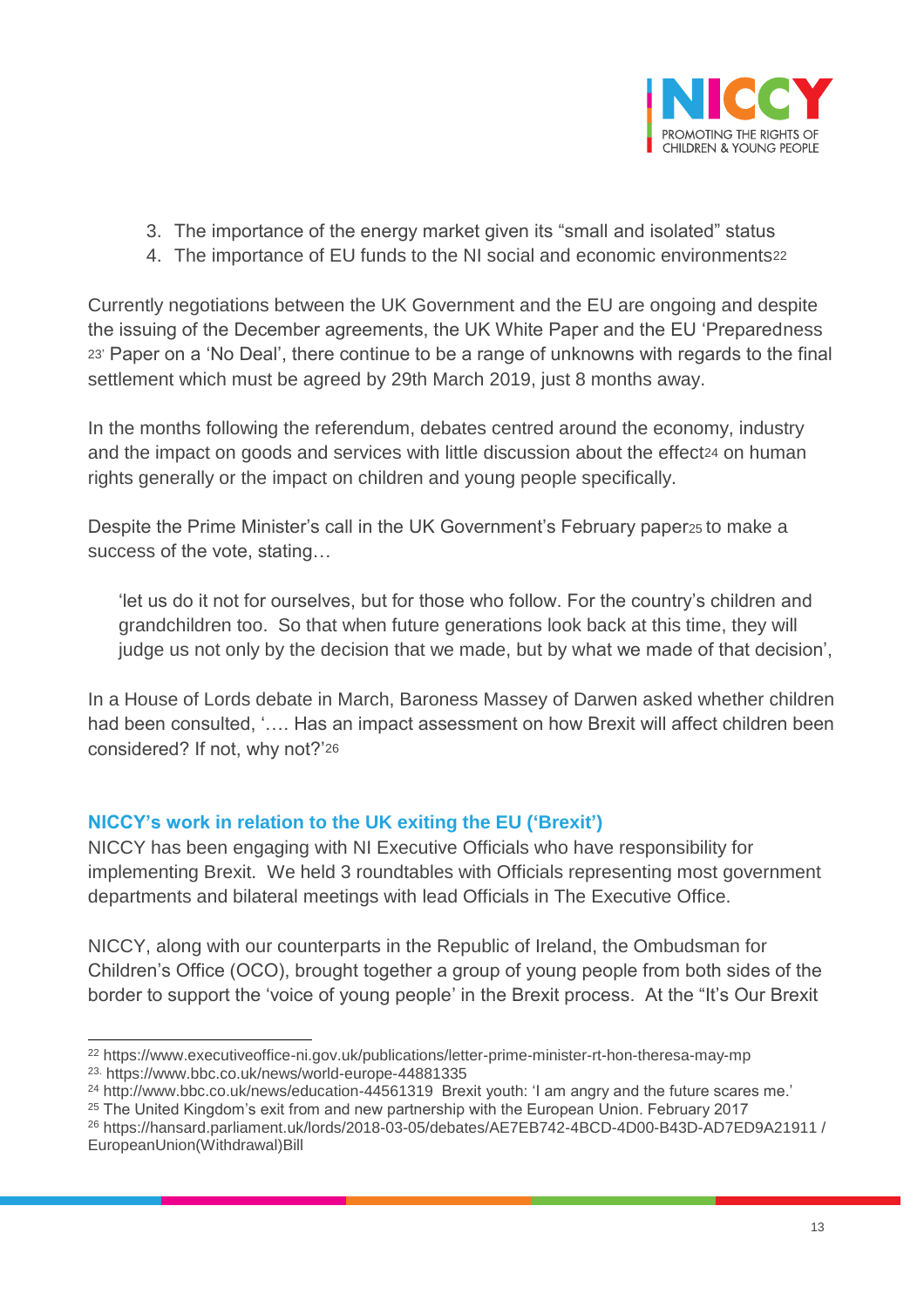

Too" Conference, in November 2017, 120 young people from across the island of Ireland, reiterated their sense of 'exclusion' and 'disenfranchisement' from an outcome in which they had no vote or 'say' but which will impact their futures for years to come.

The "It's Our Brexit Too: Children's Rights, Children's Voices" report was published <sup>27</sup> [\(www.niccy.org/brexit\)](http://www.niccy.org/brexit) and we facilitated a visit with a delegation of members of the young people's steering group to Westminster and one with OCO to Brussels, to speak with key stakeholders and decision makers, including Members of the Brexit Committee, House of Lords, the European Parliament and Taskforce 50. Dissemination of the key calls from young people is ongoing as is our engagement at a strategic level with all NI Government Departments, EU Commissions and with relevant political parties and stakeholders here, in the UK and EU. The young people's recommendations are included in the Appendix.

"While the impact will differ according to jurisdiction it is in relation to NI that the potential for the most adverse impact on children is greatest."<sup>28</sup>

NB: Articles quoted in this report relate to the UNCRC unless otherwise stated.

# **Respecting Children's Rights**

The Draft Agreement issued by the EU Commission Taskforce<sup>29</sup> set out agreed areas and those outstanding areas subject to current negotiations on which Michel Barnier (EU Chief Negotiator) had stated he hoped for 'substantial progress in time for (the) June European Council… (to) continue the scoping of the framework for the future EU-UK relationship in parallel with wrapping up the final details of the withdrawal agreement.'30 The UK Government's White Paper<sup>31</sup> just published earlier this month does not adequately address rights and equality safeguards.

 $\overline{a}$ 

<sup>29</sup> Draft Withdrawal Agreement on the withdrawal of the United Kingdom of Great Britain and Northern Ireland from the European Union and the European Atomic Energy Community. TF50 (2018) 33 – Commission to EU 27. 28 February 2018

<sup>27</sup> [www.niccy.org/brexit](http://www.niccy.org/brexit)

<sup>&</sup>lt;sup>28</sup> [https://www.childrenssociety.org.uk/what-we-do/resources-and-publications/making-brexit-work-for](https://www.childrenssociety.org.uk/what-we-do/resources-and-publications/making-brexit-work-for-children)[children](https://www.childrenssociety.org.uk/what-we-do/resources-and-publications/making-brexit-work-for-children)

<sup>30</sup> Michel Barnier article (on his visit to Northern Ireland), Belfast Telegraph 1 May 2018

<sup>&</sup>lt;sup>31</sup> The future relationship between the United Kingdom and the European Union. UK Government Paper. July 2018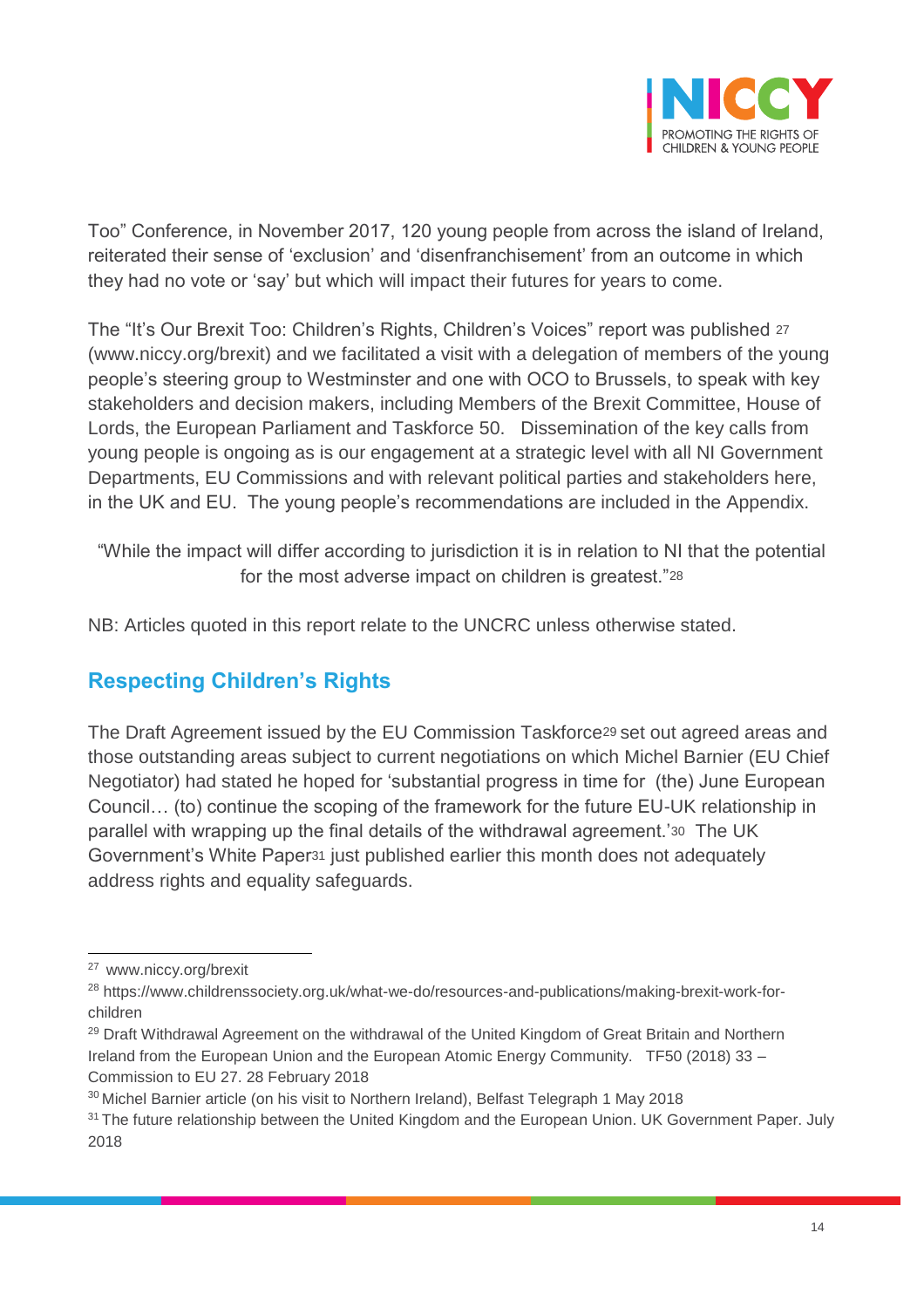

Children and Young People will undoubtedly be impacted in a number of ways by the outcome of current negotiations as well as additional decisions and subsequent arrangements. The EU Withdrawal Bill removes the EU Charter of Fundamental Rights from UK law and the ability to challenge EU legislation on human rights (and other) grounds.

A legal review of the impact of Brexit on the rights of children states "the loss of the Charter and its specific recognition of the rights of children may have significant repercussions"<sup>32</sup>

The Charter places a constitutional obligation on EU member States to adhere to children's rights standards when implementing EU law and the EU's Court of Justice now routinely refers to the Charter when adjudicating on cases involving children. The Government has stated that the removal of the EU Charter from UK statute "will not affect the substantive rights from which individuals already benefit in the UK.33" The White Paper notes that many of the rights protected in the EU Charter can be found in other international instruments including the UN Convention on the Rights of the Child (UNCRC). However until such time as the UK government or the NI Assembly incorporate the UNCRC into domestic legislation, the EU Charter remains the one place where there is focused and specific recognition of children's rights.

Specifically Article 24 of the Charter states that34:

Children shall have the right to such protection and care as is necessary for their wellbeing. They may express their views freely. Such views shall be taken into consideration on matters which concern them in accordance with their age and maturity.

In all actions relating to children, whether taken by public authorities or private institutions, the child's best interests must be a primary consideration.

Every child shall have the right to maintain on a regular basis a personal relationship and direct contact with both his or her parents, unless that is contrary to his or her interests.

 $\overline{a}$ <sup>32</sup> http://www.childrenslawcentre.org.uk/brexit

<sup>&</sup>lt;sup>33</sup> Legislating for the United Kingdom's withdrawal from the European Union,

[https://www.gov.uk/government/uploads/system/uploads/attachment\\_data/file/604516/Great\\_repeal\\_bill\\_whit](https://www.gov.uk/government/uploads/system/uploads/attachment_data/file/604516/Great_repeal_bill_white_paper_accessible.pdf) [e\\_paper\\_accessible.pdf](https://www.gov.uk/government/uploads/system/uploads/attachment_data/file/604516/Great_repeal_bill_white_paper_accessible.pdf)

<sup>&</sup>lt;sup>34</sup> www.europarl.europa.eu/charter/pdf/text\_en.pdf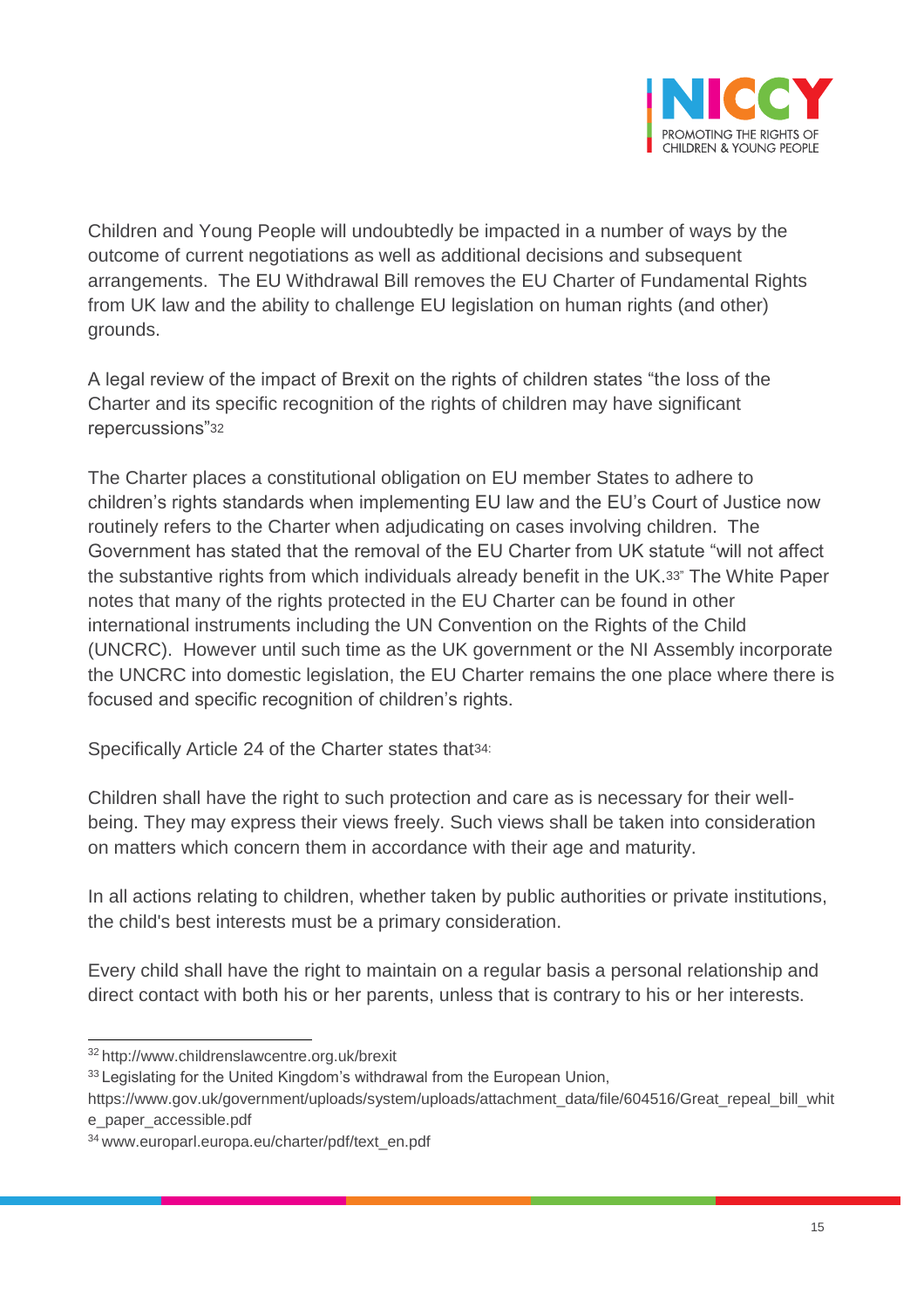

The UK leaving the EU therefore has implications for children and young people in relation to potential loss or regression of wide ranging rights protections built up over 45 years of EU membership.

Following a meeting with our Young People's delegation, Baroness Lister<sup>35</sup> in a recent House of Lords debate, voiced her 'strong opposition to the removal of the Charter of Fundamental Rights from retained EU law … colleagues (had) made clear the damaging impact this is likely to have on children.' Her amendment (70) went further than others in that it provided for 'the full incorporation of … the UN Convention on the Rights of the Child ratified by the UK'. Many of the rights protections of the UNCRC are 'engaged' in relation to the various aspects of Brexit; as previously called for, NICCY would very much welcome full incorporation of the UNCRC in line with the Committee's Concluding Observations.

There are also,

 $\overline{a}$ 

"….additional reasons why this is of particular concern for Northern Ireland. Human rights and equality are intended to be central to the peace process. Although the Human Rights Act 1998 appears safe for now the volatility of UK politics means that it is not secure while the promise to 'repeal and replace' remains intact<sub>36</sub>."

**In order to protect children and young people's rights there must be full incorporation into domestic legislation of the UN Convention on the Rights of the Child.** 

<sup>35</sup> [https://hansard.parliament.uk/lords/2018-03-05/debates/AE7EB742-4BCD-4D00-B43D-](https://hansard.parliament.uk/lords/2018-03-05/debates/AE7EB742-4BCD-4D00-B43D-AD7ED9A21911/EuropeanUnion(Withdrawal)Bill)[AD7ED9A21911/EuropeanUnion\(Withdrawal\)Bill](https://hansard.parliament.uk/lords/2018-03-05/debates/AE7EB742-4BCD-4D00-B43D-AD7ED9A21911/EuropeanUnion(Withdrawal)Bill)

<sup>36</sup> [https://www.libertyhumanrights.org.uk/sites/default/files/Bringing%20human%20rights%20home%20-](https://www.libertyhumanrights.org.uk/sites/default/files/Bringing%20human%20rights%20home%20-%20Jan%202018.pdf) [%20Jan%202018.pdf](https://www.libertyhumanrights.org.uk/sites/default/files/Bringing%20human%20rights%20home%20-%20Jan%202018.pdf) Bringing Human Right Home? Implications for Human Rights and Equality in Northern Ireland. Colin Harvey Liberty January 2018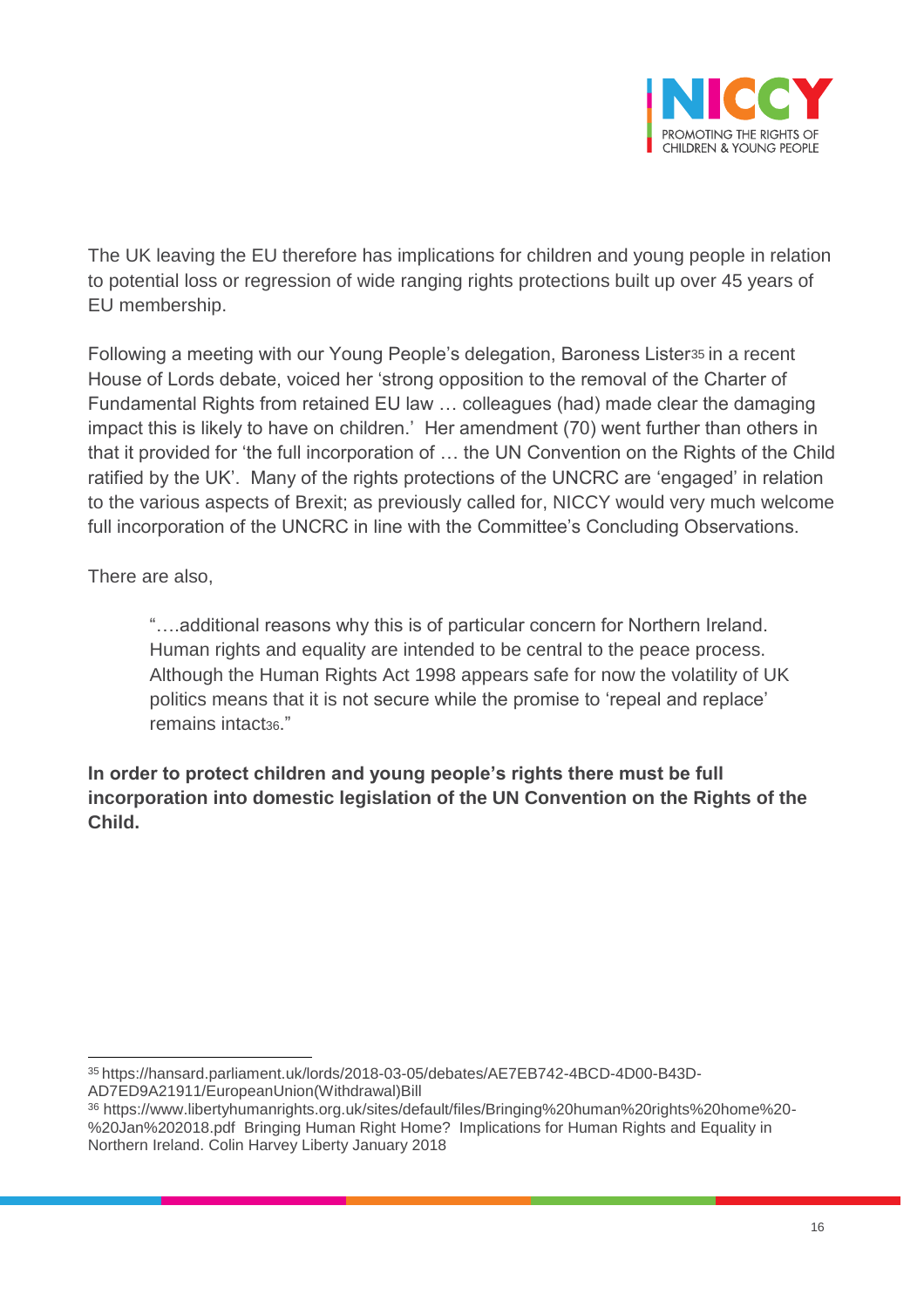

# **The Good Friday Agreement**

'The United Kingdom shall ensure that no diminution of rights, safeguards and equality of opportunity as set out in that part of the 1998 (Belfast/Good Friday) Agreement entitled Rights, Safeguards and Equality of Opportunity results from its withdrawal from the Union..'<sup>37</sup>

The Belfast/Good Friday Agreement (GFA) - an international treaty between the Governments of the UK and the Republic of Ireland - effectively brought an end to Northern Ireland's violent conflict. Indeed today's generation of children are the first in NI to live in relative peace.

The GFA established a number of co-operation mechanisms, one of which was the Joint Committee on Human Rights<sup>38</sup> set up to consider human rights issues on the island of Ireland. In a recent policy statement to the UK and Irish Governments the Committee outlined 6 requirements for the final EU Withdrawal Agreement to meet the obligations of the GFA as follows:

- 1. Ensure no diminution of rights within the withdrawal agreement;
- 2. Safeguard the North-South equivalency of rights on an ongoing basis;
- 3. Guarantee equality of citizenship within Northern Ireland;
- 4. Protect border communities and migrant workers;
- 5. Ensure evolving justice arrangements do not water down rights; and
- 6. Ensure continued right to participate in public life for EU citizens in NI.

The Committee sought assurances from both Governments that no rights would be diluted, outlined areas to be addressed to mitigate concerns around citizenship rights, and North-South equivalent equality and human rights protections, and made recommendations including:

- The Withdrawal Agreement to provide for the continuing North-South equivalence of rights, post-Brexit, as established under the 1998 Agreement;
- The EU seek a legal commitment to retaining the Charter of Fundamental Rights and that rights can be enforced by the Court of Justice of the EU in NI; and

 $\overline{a}$ <sup>37</sup> Article 1 'Rights of Individuals' in The Protocol on Ireland/Northern Ireland to the Draft Agreement on the withdrawal of the UK from the EU. TF50 (2018) – Commission to EU27. 19 March 2018 <sup>38</sup> Press release by IHREC from the Joint Committee on Human Rights 14 March 2018.

<sup>17</sup>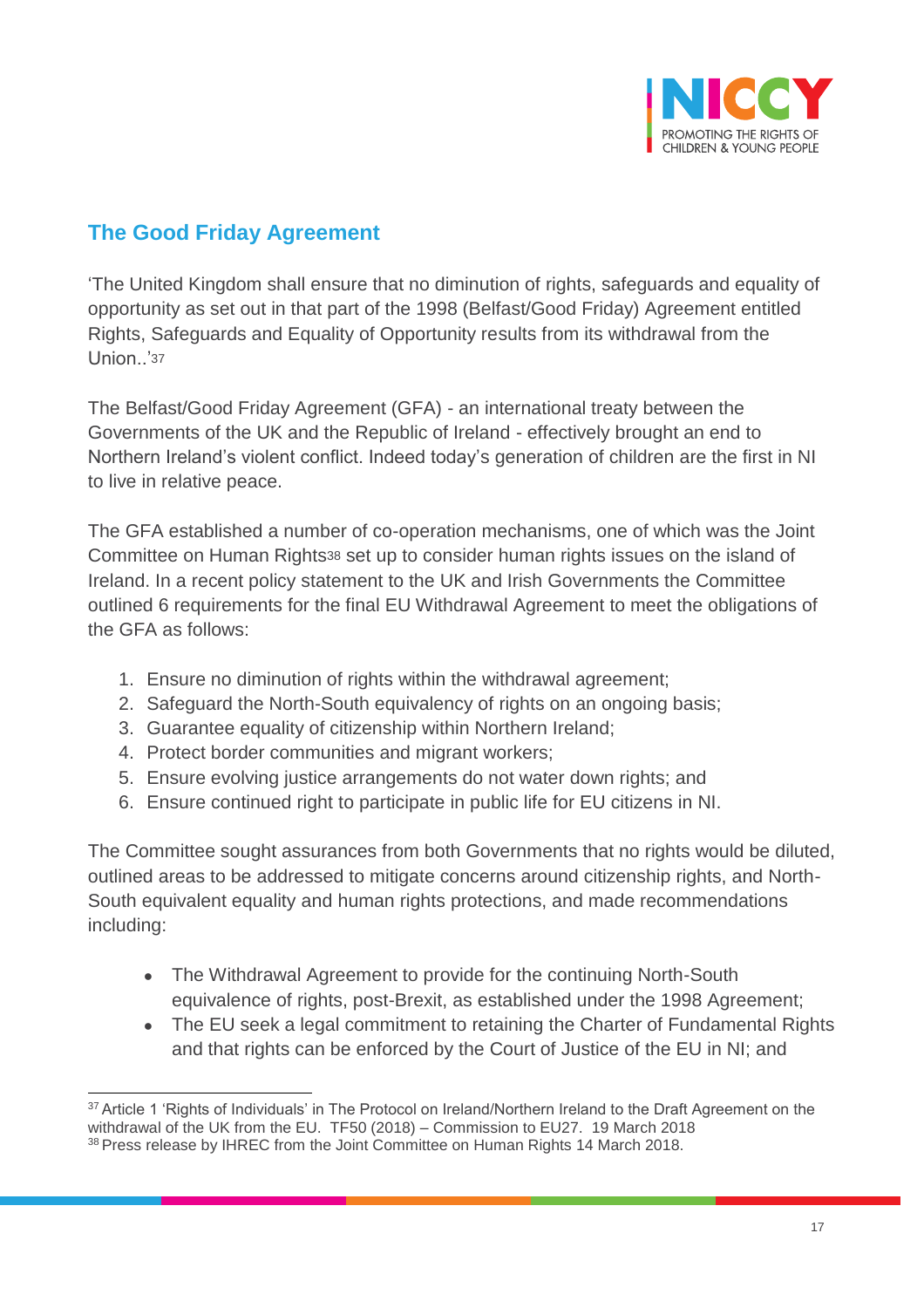

 All the people of NI retain the right to stand and vote in European Parliament elections.

The GFA recognises the

'birthright of all the people of Northern Ireland to identify themselves and be accepted as Irish or British, or both, as they may so choose, and accordingly confirm that their right to hold both British and Irish citizenship is accepted by both Governments and would not be affected by any future change in the status of Northern Ireland39.'

This required changes in legislation and structures across Ireland, greatly facilitated by the fact that both States were members of the EU and therefore there were no differences in rights pertaining to claiming either citizenship. Thus the UK leaving the EU has implications for the integrity of the Good Friday Agreement, as those in Northern Ireland holding an Irish will retain EU citizenship unlike those identifying solely as British and therefore holding a British passport

The UK 'Northern Ireland and Ireland position paper' August 2017, stated 'As long as Ireland remains a member of the EU, Irish citizenship also confers EU citizenship, with all the rights that go with this.' This is as true for the people of Northern Ireland who are Irish citizens - or who hold both British and Irish Citizenship – as it is for Irish citizens in Ireland.  $40$ 

There remains concern that Brexit will undermine the 'equivalence of rights' due to 'differentials' in EU rights and UK rights, between those who identify as British and Irish citizens. As such this could over time, exacerbate divisions between the two main identities in Northern Ireland despite the GFA stated birthright for people here 'to identify as … both, (and) to equal treatment irrespective of their choice'.

The position was reiterated in paragraph 52 of the EU-UK Joint Report (December 2017):

"The people of Northern Ireland who are Irish citizens will continue to enjoy rights as EU citizens, including where they reside in Northern Ireland. Both parties therefore agree that the Withdrawal Agreement should respect and be without prejudice to the rights, opportunities and identity that come with European Union citizenship for such

 $\overline{a}$ <sup>39</sup> The Agreement 10 April 1998 S6.1 (vi).

<sup>40</sup> HM Government 'Northern Ireland-Ireland Position Paper' 16 August 2017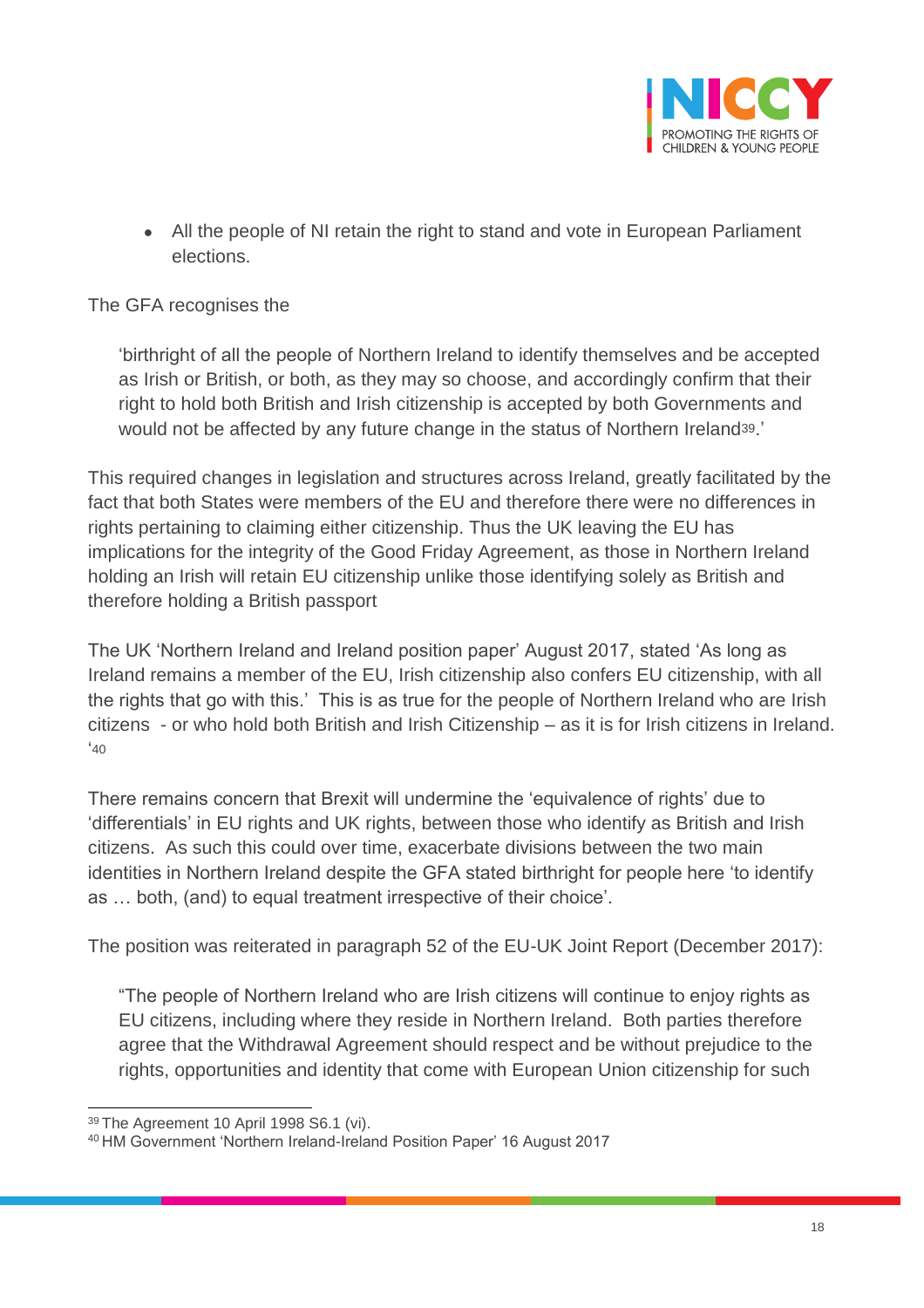

people and, in the next phase of negotiations, will examine arrangements required to give effect to the ongoing exercise of, and access to, their rights, opportunities and benefits."

The December Agreement provides some assurances in para 53 concerning the 'Rights, Safeguards and Equality of Opportunity' however clarity is necessary as to how 'no diminution of rights, safeguards and equality of opportunity' will be assured in practice.

Pearse Smyth, member of the young people's steering group, interviewed by Belfast Live stated:

"The GFA says it doesn't matter who you are, you can consider yourself British, Irish or both and that is promised. But it is also promised that everyone will have the same rights and everyone will be treated equally,

"The thing is at the minute, if I have an Irish passport and my best friend next door has a British passport I will have more rights than him internationally.

"That was a big concern because identity and culture are a huge part of people's lives here. Being told that you don't have as many rights because you don't consider yourself Irish, that's not right, there's an issue there and I think that needs to be addressed."<sup>41</sup>

**There must be an undertaking the there are no differences in the rights of people who identify as Irish or British in Northern Ireland as outlined in the Good Friday Agreement.**

# **Impact of the Border**

 $\overline{a}$ 

Article 8 of the European Convention on Human Rights

"1. Everyone has the right to respect for his private and family life, his home and his correspondence.

2. There shall be no interference by a public authority with the exercise of this right except such as is in accordance with the law and is necessary in a democratic society in the interests of national security, public safety or the economic well-being of the country, for the prevention of disorder or crime, for the protection of health or

<sup>41</sup> <https://www.belfastlive.co.uk/news/belfast-news/meet-west-belfast-teenager-aiming-14499166>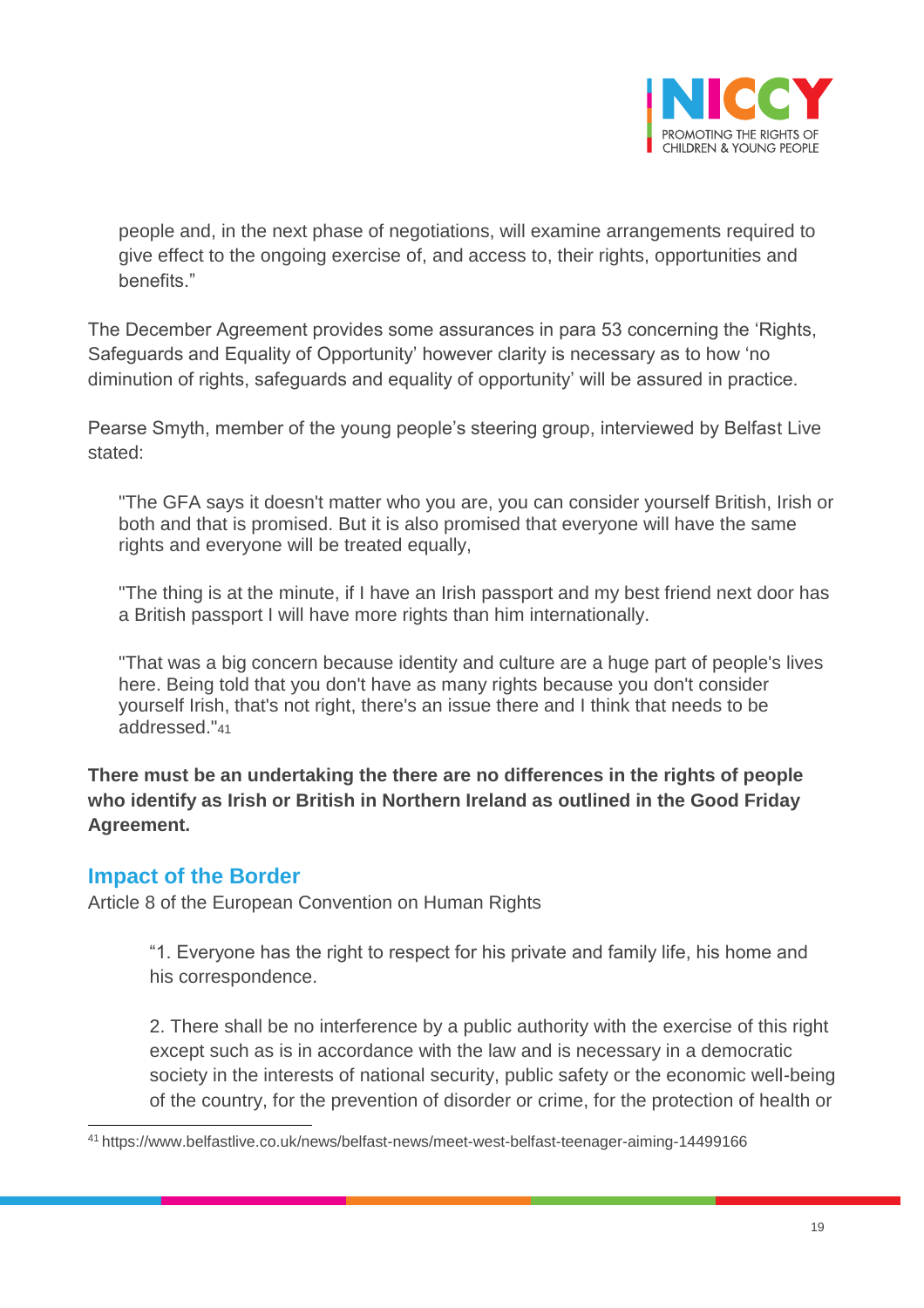

morals, or for the protection of the rights and freedoms of others."

Lord Browne of Ladyton, reiterated that 'Brexit has consequences… to the hopes and aspirations of future generations….. particularly important on the island of Ireland and in the border communities, who suffered so much during the troubles.'

The border between Northern Ireland and the Republic of Ireland is the UK's only land border with the EU. Moreover, it is a border which in the past, has been a source of contention and been heavily militarised during the conflict in Northern Ireland. However, since the Good Friday Agreement, considerable resources and efforts have been put into opening the border region, removing the military infrastructure and ensuring the freedom of movement of people, goods, services and capital. The border has become 'seamless', allowing routine movement on either side.

In December 2017 the EU and UK agreed the border would be kept frictionless. The achievement of this will be dependent on the final deal however, should this not be possible a "backstop" was agreed which would ensure that NI maintained full alignment with the rules of the EU single market and customs union, therefore maintaining the current arrangements with regards to North and South co-operation. Whilst the White Paper<sup>42</sup> is in part, an attempt to prove a backstop unnecessary, further work is required, according to the new Brexit Secretary Dominic Raab 'to deliver on both sides' commitments to Northern Ireland and Ireland, avoiding a hard border without compromising the EU's autonomy or UK sovereignty.'

NICCY does not underestimate the challenges of ensuring that the exit agreement protects the GFA and recognises the preservation of the Good Friday Agreement is essential to continued peace.

There are concerns that any border checks infrastructure however minimal, will be subject to 'mission creep'. Previous militarised infrastructure was not what was originally intended but arose from the need to protect customs staff working. A return of intrusive infrastructure would be extremely regressive and impact on the day-to-day life of children living in the border region. Concerns have been raised with NICCY by children if 'going to school or a local shop requires crossing an international border', they may need to start constantly carrying identification documents. Retention of the common travel area (CTA)

 $\overline{a}$ 

 $42$  The future relationship between the United Kingdom and the European Union. UK Government Paper. July 2018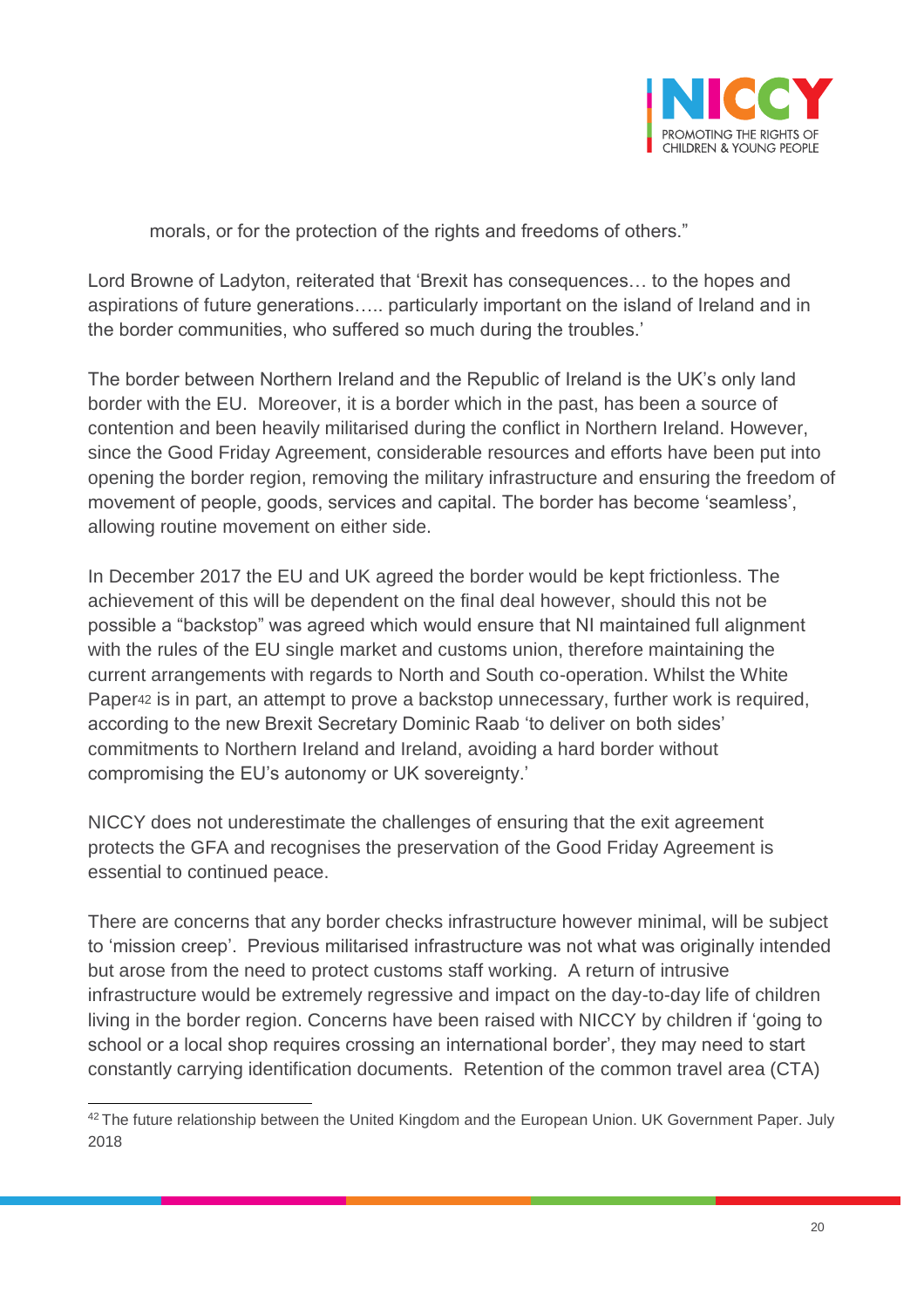

has gone some way to allaying such fears. However, the CTA applies only to UK and Irish citizens, and media coverage in recent times of UK Border Force recruiting staff from those who only hold British passports<sup>43</sup> – albeit quickly rescinded – does not instil confidence.

Children and young people (and their families) currently travel across the border for a wide range of reasons, some doing this on a daily basis, and others less frequently. They cross the border to attend school or college, to access vital health services, to spend time with friends and family (particularly in cases of separated families) to go shopping, socialise or for leisure activities. A 'hard border' would limit children's freedom of movement and access to vital services, family life, as well as damaging local border economies.

Concerns have also been raised that the border could potentially become a target for paramilitary style organisations and we would see a militarised situation return with the concomitant disruption to lives - particularly of children and young people and the wider population, in border regions.

### **There must be no border arrangements across Ireland or between GB and NI that compromises the Good Friday Agreement.**

# **Non-Discrimination**

#### **Article 2**

States Parties shall respect and ensure the rights set forth in the present Convention to each child within their jurisdiction without discrimination of any kind, irrespective of the child's or his or her parent's or legal guardian's race, colour, sex, language, religion, political or other opinion, national, ethnic or social origin, property, disability, birth or other status.

#### **Article 14**

States Parties shall respect the right of the child to freedom of thought, conscience and religion.

### **Article 30**

 $\overline{a}$ <sup>43</sup> [www.bbc.co.uk/news/uk-northern-ireland](http://www.bbc.co.uk/news/uk-northern-ireland) 'Home Office Sorry for Border Force British Passport 'error'' 21 April 2018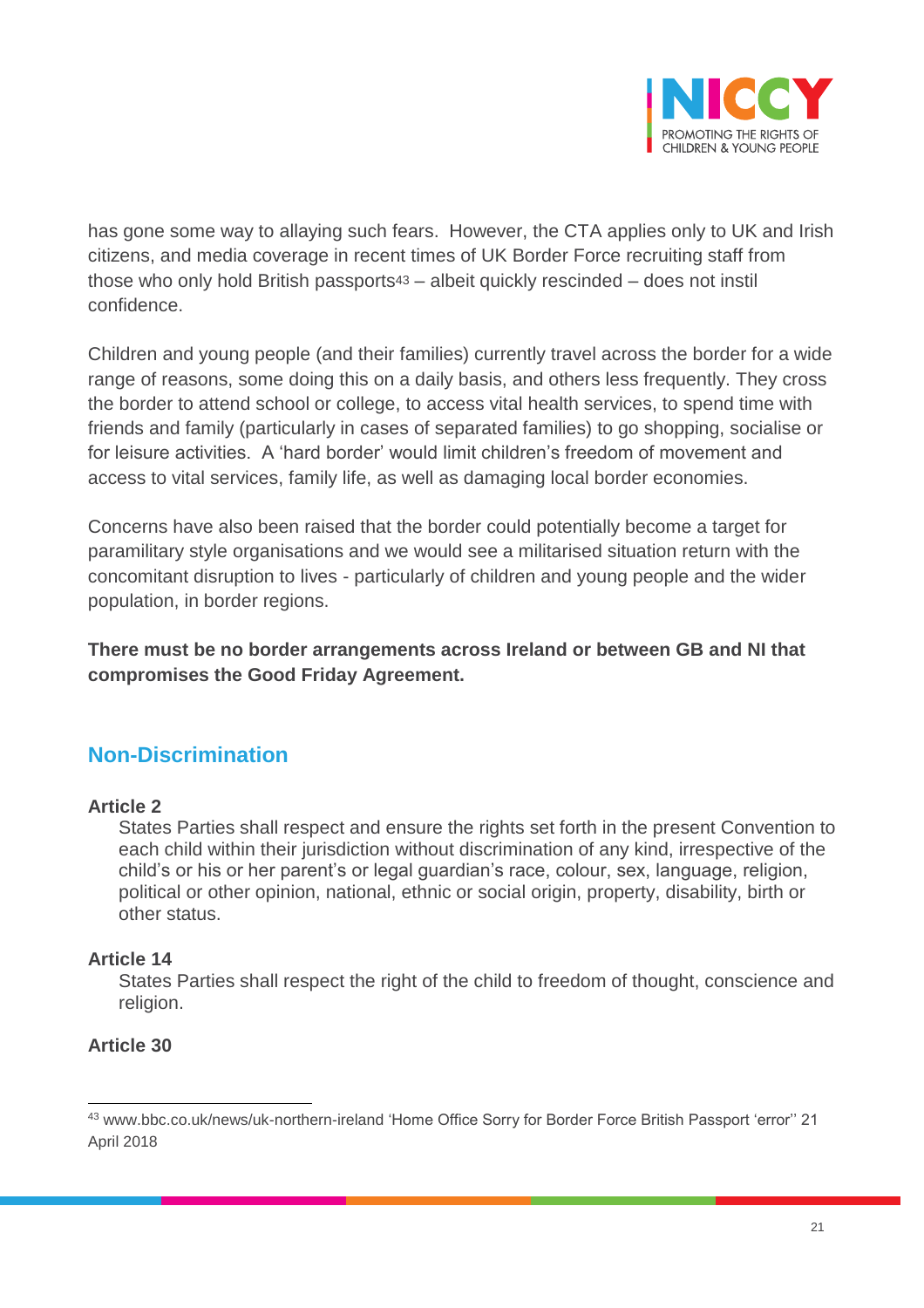

In those States in which ethnic, religious or linguistic minorities or persons of indigenous origin exist, a child belonging to such a minority or who is indigenous shall not be denied the right, in community with other members of his or her group, to enjoy his or her own culture, to profess and practise his or her own religion, or to use his or her own language.

Tensions around 'Brexit' have already served to emphasise differences and divide communities across the UK44, but particularly in Northern Ireland where tensions have been exacerbated between British and Irish identities, working against the Good Friday Agreement's recognition of the right of individuals in Northern Ireland to identify as British, Irish or both. While young people identifying as Irish will remain EU citizens after the UK leaves the EU, this will not be the case for young people identifying as British.

The children and young people with whom NICCY have engaged since 2016 have consistently raised this issue as one of their main concerns and this was reiterated at the conference in November 2017. They wanted Ireland, North and South to be considered a safe and welcoming place for all newcomer children particularly those who are refugees or asylum seekers.

There has also been some evidence of increased racism and hostility towards ethnic minorities and migrants in Northern Ireland (and across the UK) at the time of the referendum which appears to have increased subsequently. Many EU/EEA nationals report facing anxiety and uncertainly as they consider the potential impact of Brexit on their future status,<sup>45</sup> and this is compounded by increasing prejudice against migrant, asylum seeking and refugee children and young people.

NICCY has been informed that some newcomer children are disengaging from education and other services as they believe that they will be deported following Brexit.

## **Assurances must be given and proactive measures taken to protect all children from discrimination.**

 $\overline{a}$ 

<sup>44</sup> Eastern European Young People in Brexit Britain: Racism, anxiety and a precarious future. D. Sime, E Kakela, S Corson, N Tyrrell, C. McMellon, C. Kelly and M. Moskal. Research and Policy Briefing No. 1 November 2017.

<sup>45</sup> Institute for Conflict Research. 'Brexit and eYou': information for EU/EEA nationals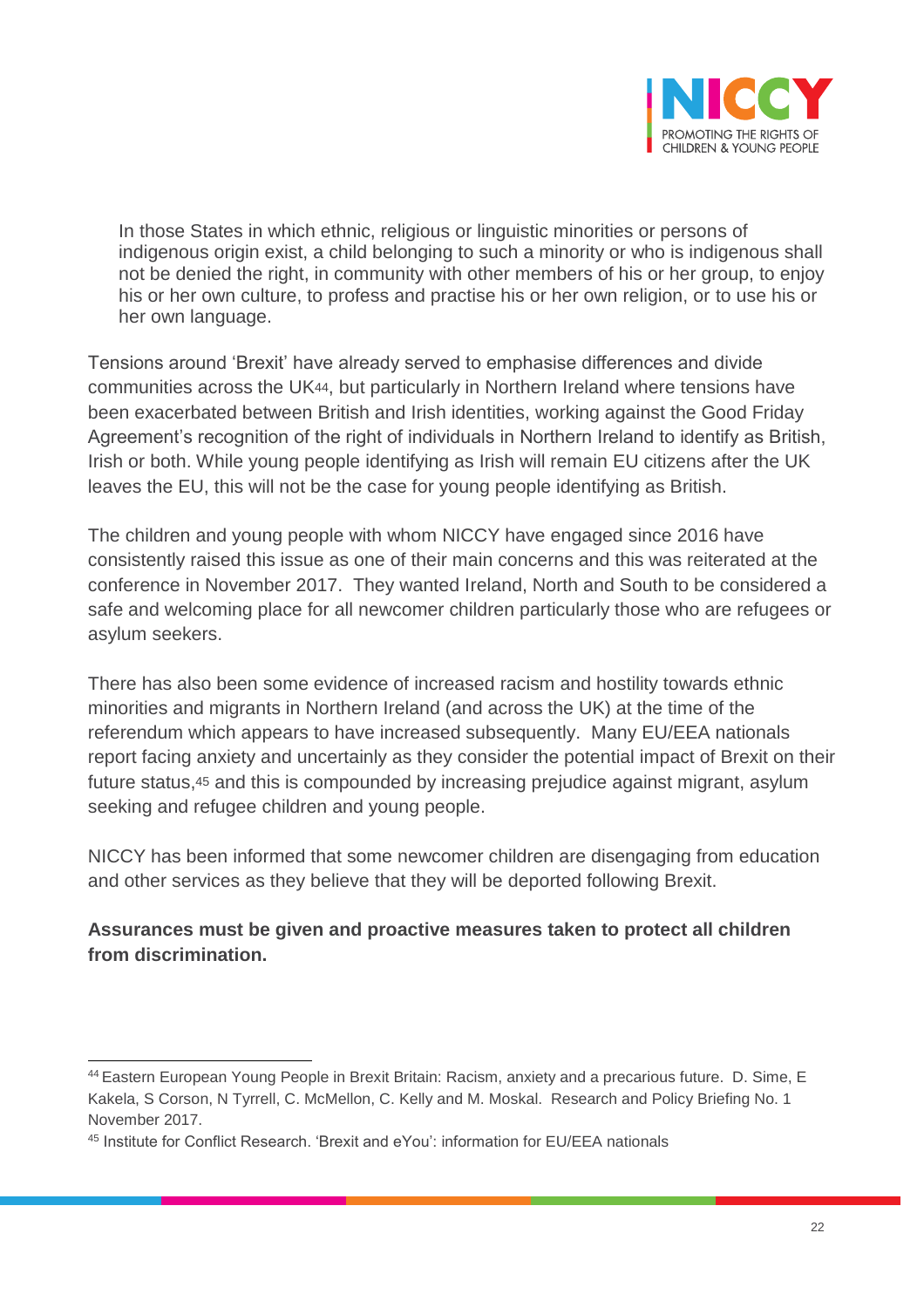

# **Economic Well-Being**

#### **Article 27**

States Parties recognize the right of every child to a standard of living adequate for the child's physical, mental, spiritual, moral and social development.

#### **Article 26**

States Parties shall recognize for every child the right to benefit from social security, including social insurance, and shall take the necessary measures to achieve the full realization of this right in accordance with their national law.

Children have consistently been the age group at most risk of being in poverty in NI with nearly 118,000 children currently living relative poverty (after housing costs) 46. The Social Security changes across the UK are likely to exacerbate this situation and the Institute for Fiscal studies predicting an increase of 7% for children living in poverty between 2015 and 2022.<sup>47</sup>

The Northern Ireland Composite Economic Index (NICEI) released for the first quarter of 2018 demonstrate that NI's economy has stagnated over the last 2 years, leading CBI NI Director, Angela McGowan to state;

"Clearly the current political vacuum and Brexit uncertainty are taking their toll on economic performance. The CBI and other business leaders have repeatedly called on political leaders to get back into government so that critical decisions can be made, on issues such as economic strategy, infrastructure and public service transformation48.

Additionally, various studies have indicated that the economy in Northern Ireland will potentially be more significantly affected if the UK leaves the Customs Union and Single Market

Over preceding decades the fact that the UK and Ireland have both been members of the EU has enabled the integration of systems and resources across and between these

 $\overline{a}$ 

<sup>46</sup> DfC, May 2018, Poverty Bulletin, 2016/17

<sup>47</sup> Hood, H., Waters, T., (2017) Living standards, poverty and inequality in the UK: 2017–18 to 2021–22, (London: IFS).

<sup>48</sup> https://www.belfasttelegraph.co.uk/business/northern-ireland/northern-ireland-economy-on-brink-ofrecession-territory-37134495.html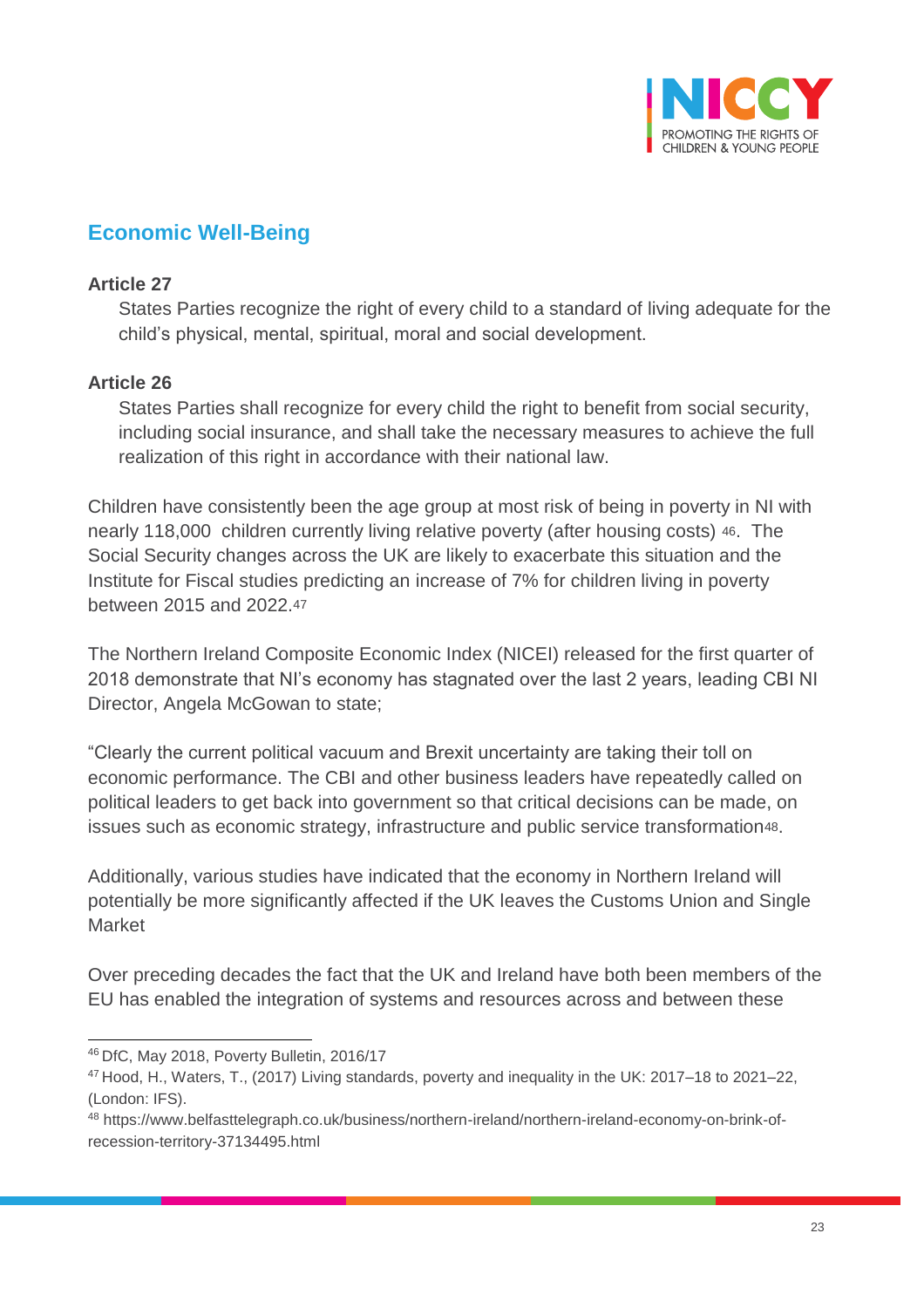

islands, to ensure the success of a number of key industries including agriculture. Leaving the Customs Union and Single Market will have a particularly significant impact therefore on producers<sup>49</sup> across the island of Ireland. This impact on the economy will exacerbate the material well-being of increased numbers of children and young people.

Northern Ireland currently benefits from a number of EU funding streams, including the EU Social Fund, PEACE funding and INTERREG funds. Moreover, given the importance of agriculture to the Northern Ireland economy, the loss of Common Agricultural Policy is also likely to have a more significant impact on Northern Ireland's economy. These funds (2014-2020) represent a total of €3.5bn of an investment into NI50. The eventual loss of these would inevitably adversely impact on children and families across NI. It is crucial that the UK government introduces robust arrangement to continue the investment required.

Farming communities, rural and border communities and those who previously benefitted from EU funding, particularly in areas of high socio economic disadvantage, are likely to be disproportionately affected and may experience increased levels of child poverty.

A transition period up to 31 December 2020 has been agreed to facilitate development of vital arrangements and preparations by businesses and others.

**There must be a formal commitment for continued financial and other support for socially disadvantaged communities and those that currently rely on EU funding.** 

# **Safety and Stability**

### **Article 11**

1. States Parties shall take measures to combat the illicit transfer and non-return of children abroad.

2. To this end, States Parties shall promote the conclusion of bilateral or multilateral agreements

### **Article 19**

 $\overline{a}$ 49 The Impartial Reporter 5 May2018 www.impartialreporter.com/.../16205479.Farmer\_John\_Sheridan

<sup>50</sup> http://www.eurolink-eu.net/eu-funding-2/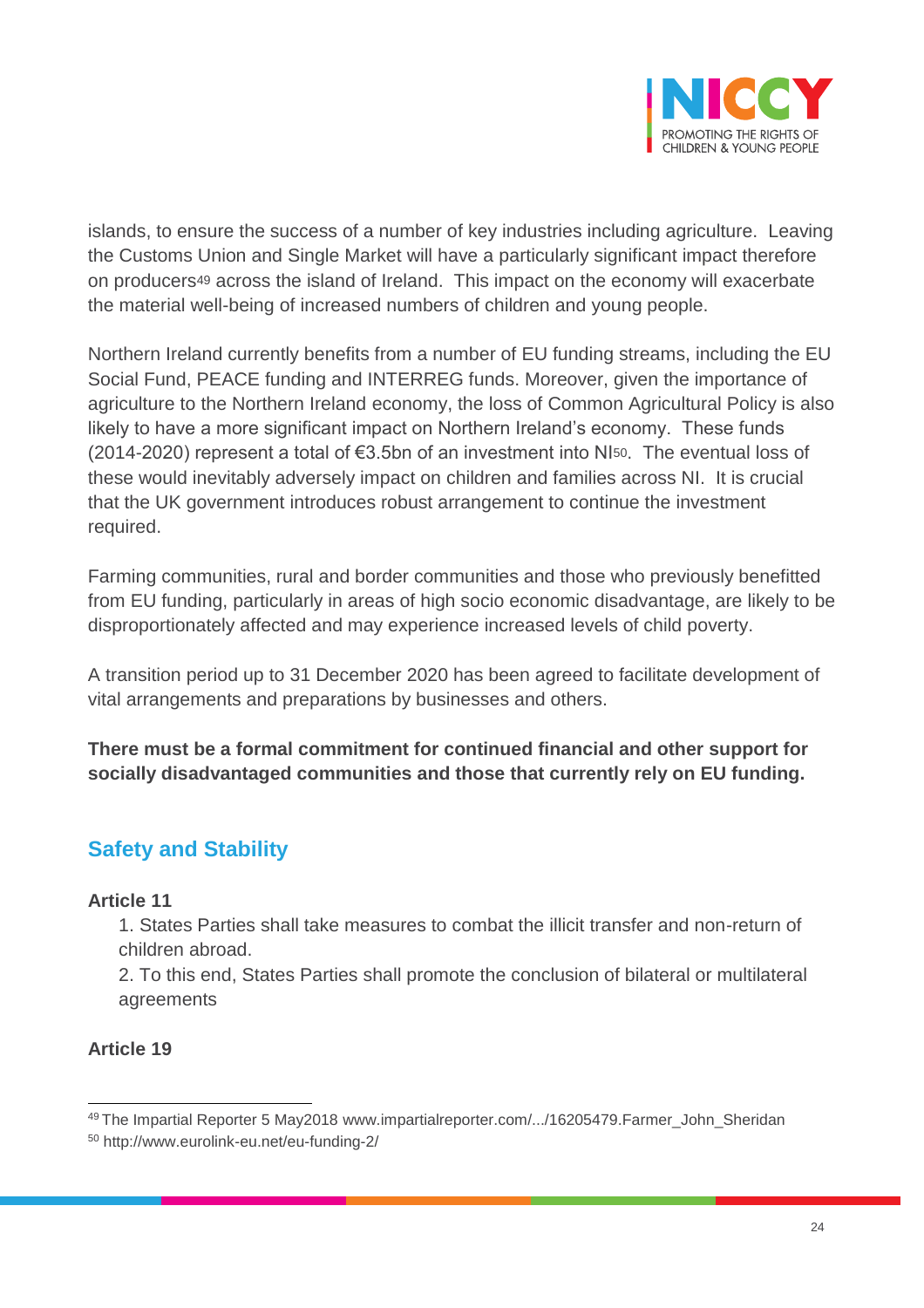

States Parties shall take all appropriate legislative, administrative, social and educational measures to protect the child from all forms of physical or mental violence, injury or abuse, neglect or negligent treatment, maltreatment or exploitation, including sexual abuse, while in the care of parent(s), legal guardian(s) or any other person who has the care of the child.

### **Article 32**

States Parties recognize the right of the child to be protected from economic exploitation and from performing any work that is likely to be hazardous or to interfere with the child's education, or to be harmful to the child's health or physical, mental, spiritual, moral or social development.

#### **Article 34**

States Parties undertake to protect the child from all forms of sexual exploitation and sexual abuse. For these purposes, States Parties shall in particular take all appropriate national, bilateral and multilateral measures to prevent:

- (a) The inducement or coercion of a child to engage in any unlawful sexual activity;
- (b) The exploitative use of children in prostitution or other unlawful sexual practices;
- (c) The exploitative use of children in pornographic performances and materials.

#### **Article 35**

States Parties shall take all appropriate national, bilateral and multilateral measures to prevent the abduction of, the sale of or traffic in children for any purpose or in any form.

There are approximately 80 EU instruments which entitle children to protection and welfare, these include trafficking, abduction, exploitation and product safety. NI's land border inevitably exposes vulnerabilities to child abductions, child sexual exploitation, children going missing, and/or being trafficked to and through NI.

Currently there is a high degree of co-operation across the EU in relation to tackling crime through ECRIS (European criminal records information sharing), Europol, Schengen Information System (a database of real-time crime alerts), Eurojust and the use of the European Arrest Warrant. Data sharing protocols are also important in pre-employment checks for those working with children and young people.

The PSNI and An Garda Siochána collaborate and share intelligence across the island of Ireland. This is particularly important in safeguarding and protecting children and young people and it is vital that such mechanisms are available to do so and the current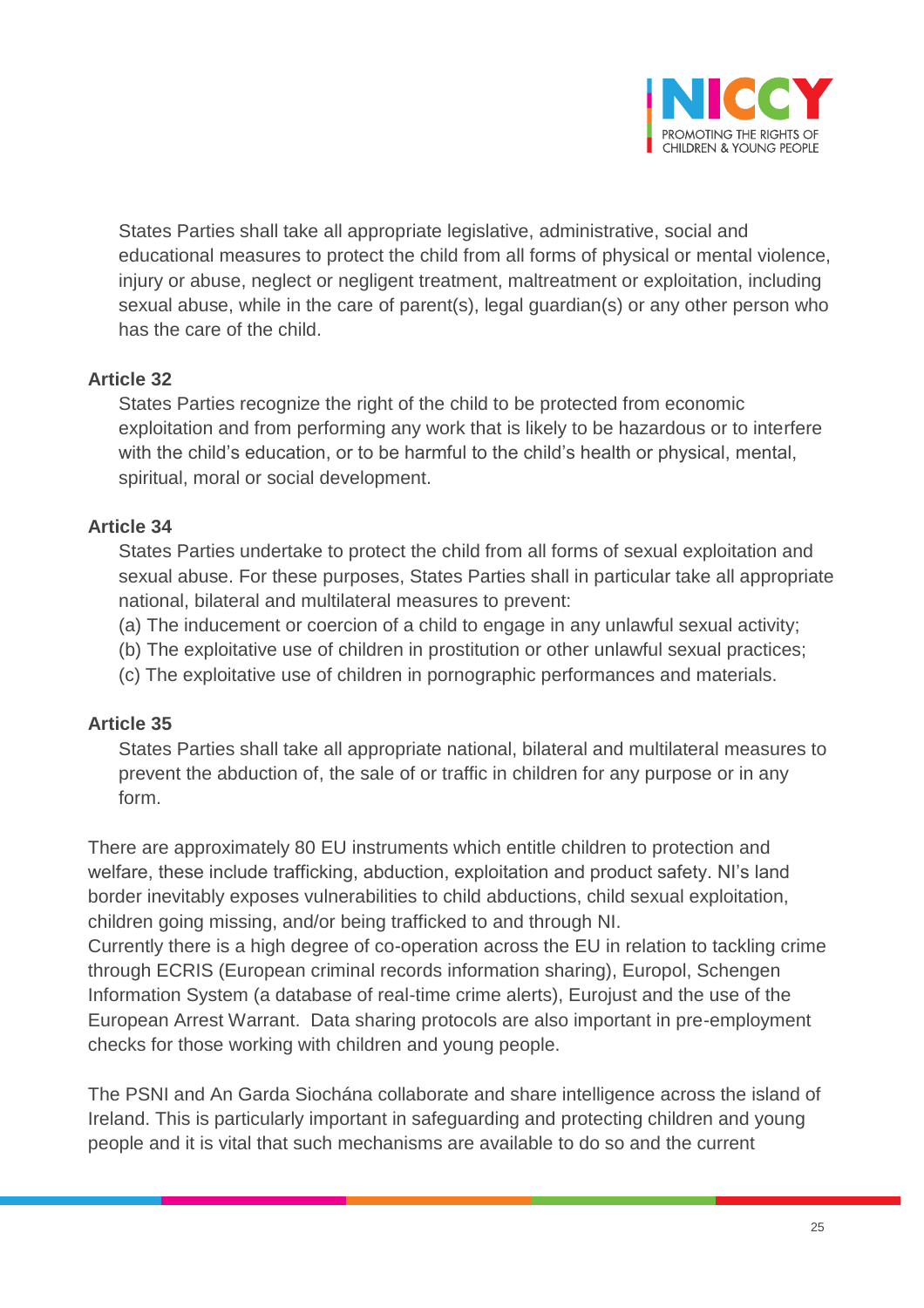

arrangements must be protected.

The UK Government also announced last September it and the EU 'must agree an "ambitious" new security treaty to combat terrorism and organised crime or the continent will face "increased risks" post-Brexit<sup>51</sup>.' we all must await the outcomes of current negotiations.

This has been reiterated by Dominic Raab MP Secretary for Exiting the EU, who states in the 'future relationships' White Paper that:

'Alongside this unprecedented economic partnership, we also want to build an unrivalled security partnership'<sup>52</sup>

However the PSNI Chief Constable when appearing before the NI Affairs Committee in July 2018, stated he feels 'isolated' and 'in the dark' in preparing for Brexit, given the lack of a NI Executive and further stating he is '400 officers short of what is needed to deal with current demands'. George Hamilton also highlighted that other agencies such as HMRC and Border Force have 'seen workforce increases in the thousands.'<sup>53</sup>

## **The security treaty must maintain the current levels of protections and must be adequately resourced.**

### **Family Life**

Children and Young People have raised the issues of family separation, divorce, custody and contact arrangements. These could be adversely impacted due to the border and legal arrangements post Brexit.

The areas where EU instruments and enforcement mechanisms are currently engaged include 'jurisdiction' to hear disputes, recognition and enforcement in relation to orders

52 [https://assets.publishing.service.gov.uk/government/uploads/system/uploads/](https://assets.publishing.service.gov.uk/government/uploads/system/uploads/%20attachment_data/file/725288/The_future_relationship_between_the_United_Kingdom_and_the_European_Union.pdf)  attachment data/file/725288/The future relationship between the United Kingdom and the European Union.pdf

53 [http://www.belfasttelegraph.co.uk/newsbrexit/psni-in-the-dark-overbrexit-because-of](http://www.belfasttelegraph.co.uk/newsbrexit/psni-in-the-dark-overbrexit-because-of-stormont-stalemate-mps-told-37057369.html)[stormont-stalemate-mps-told-37057369.html](http://www.belfasttelegraph.co.uk/newsbrexit/psni-in-the-dark-overbrexit-because-of-stormont-stalemate-mps-told-37057369.html)

 $\overline{a}$ 51 <https://www.ft.com/content/112c25f2-9c75-11e7-9a86-4d5a475ba4c5> Helen Warrell Financial Times Sept' 2017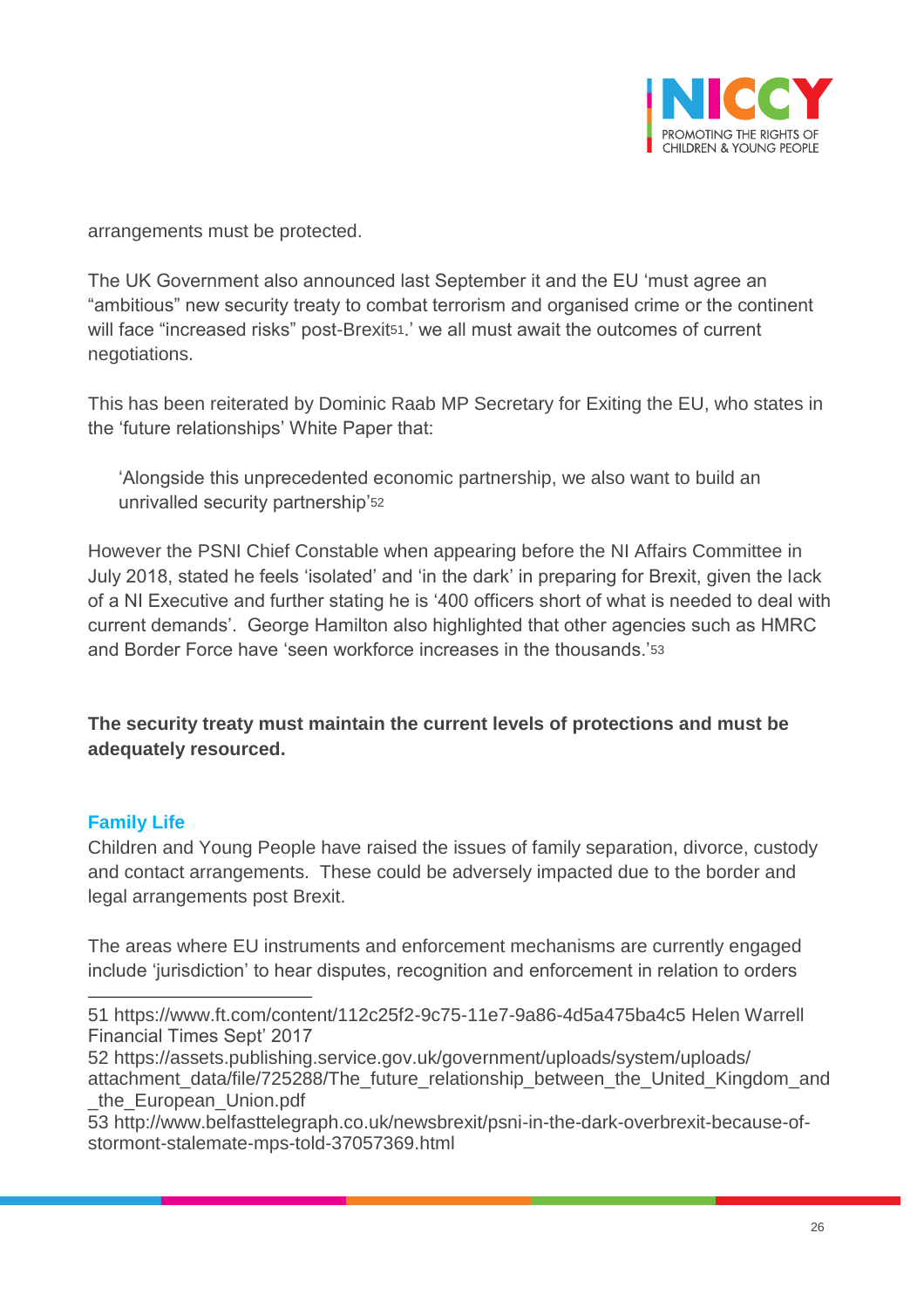

made examples include maintenance payments and co-operation and to share information and return abducted children.

'The importance of a harmonised family law system across the EU comes sharply into focus when it is considered that there are approximately one million British citizens living in other EU member states and some three million EU citizens living in the UK. The scope for personal and family relationship issues arising is significant and so certainty and co-operation are key.<sup>54</sup>

**Further clarity is required with regard to how the UK Government intends to address these issues.**

# **Healthcare**

#### **Article 24**

States Parties recognize the right of the child to the enjoyment of the highest attainable standard of health and to facilities for the treatment of illness and rehabilitation of health. States Parties shall strive to ensure that no child is deprived of his or her right of access to such health care services.

### **Article 23**

States Parties recognize that a mentally or physically disabled child should enjoy a full and decent life, in conditions which ensure dignity, promote self-reliance and facilitate the child's active participation in the community

Children's access to both primary and acute healthcare may be significantly impacted by Brexit in a number of ways. For many living in border areas, they are currently able to access healthcare services that are closest to them, irrespective of which side of the border they live. An example of this is young people in Donegal being able to go to hospital in Derry for treatment, rather than travelling much longer distances to access a hospital in the Republic of Ireland. There is therefore potential for people on both sides of the border to be required to travel longer distances to receive basic healthcare.

 $\overline{a}$ <sup>54</sup> Family Law Bar Association FLBA, International Academy of Family Lawyers (IAFL) and Resolution. 'Brexit and Family Law. October 2017.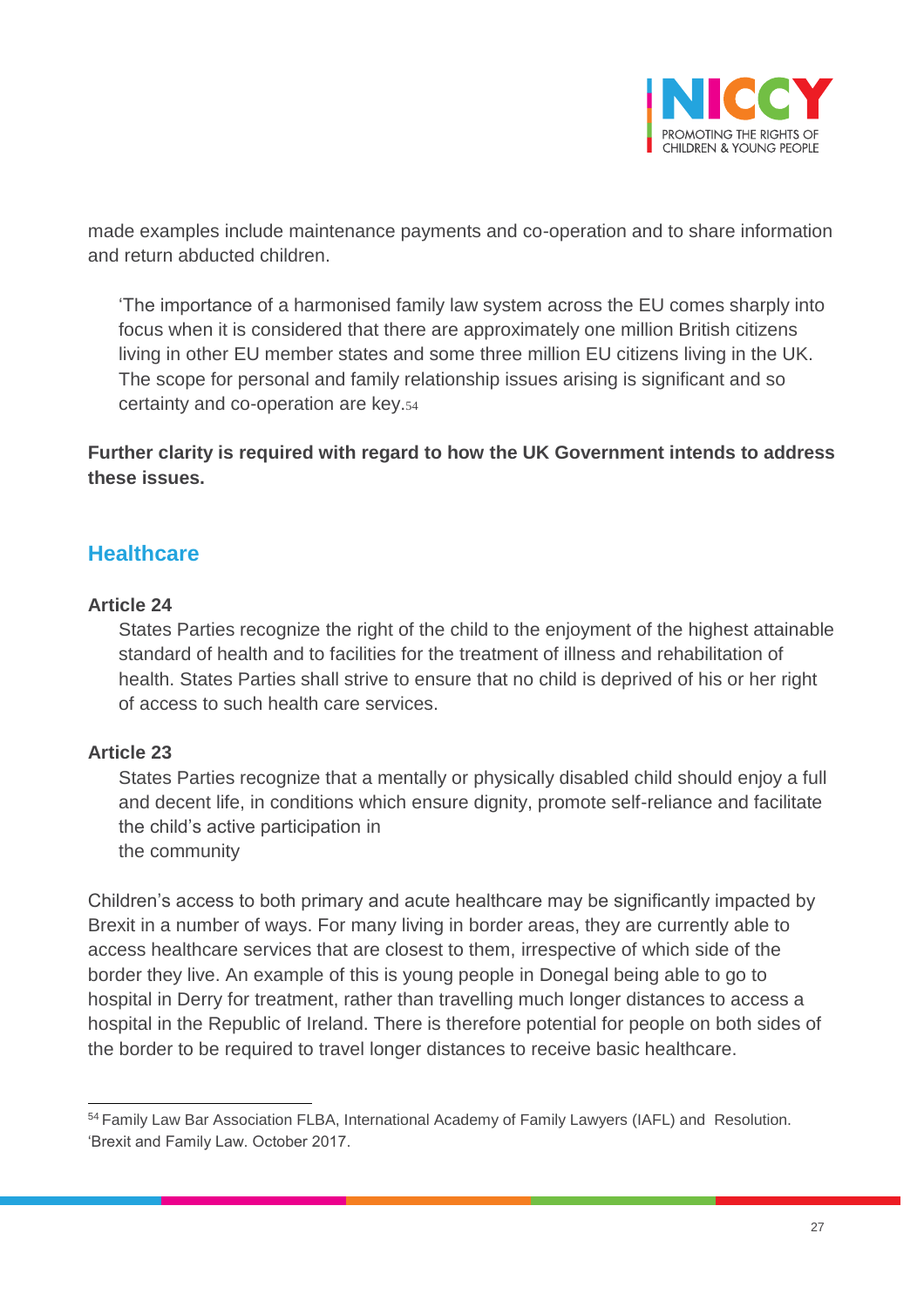

In addition, some specialised health services for children and young people are organised on an Ireland-wide basis, to provide the scale required to ensure a quality service. This includes the All-Island Congenital Heart Disease Network. If services such as these do not continue to be organised on an island-wide basis, it is likely that children from Northern Ireland will have to travel to Great Britain for operations and treatment. Assurances have been given to NICCY by the Department of Health that these bilateral agreements will be protected but there remains some uncertainty with regards to the final exit agreement and allowing scope for such. This is one of 4 areas being addressed by the Department of Health working group, which are:

- 1. Cross-border healthcare and access to healthcare in EU states post-Brexit
- 2. HSC workforce i.e. mobility, recruitment, retention and professional regulation
- 3. Funding issues i.e. replacement for EU structural funds and access to European competitive funds
- 4. Financial risks re: non-pay expenditure<sub>55</sub>

Our engagement with children and young people highlighted some issues including loss of EU funding for specialised wheelchairs and whether compliance with disability access, particularly when travelling, would be affected.

Other issues raised with NICCY include whether the UK will retain the European Health Insurance Card arrangements; how emergency services might be affected when having to cross the border to reach patients or to bring them to their closest hospital; the immigration status of healthcare workers (the CTA does not include EEA healthcare workers) and the equivalence of healthcare standards across the island of Ireland post-Brexit. According to the British Medical Association, 45% of EEA doctors say they are considering leaving the UK; 18% have already made plans to do so. The BMA have issued 'Healthcare first – a Brexit blueprint for Europe' which includes 5 manifesto calls relating to:

- Workforce:
- Patient care and public's health;
- Northern Ireland;
- Regulation and assurance;
- Research and innovation.

Its Chair, Dr Chaand Nagpaul has stated that:

 $\overline{a}$ <sup>55</sup> <http://www.nicva.org/article/department-of-health-brexit-update-july-2018>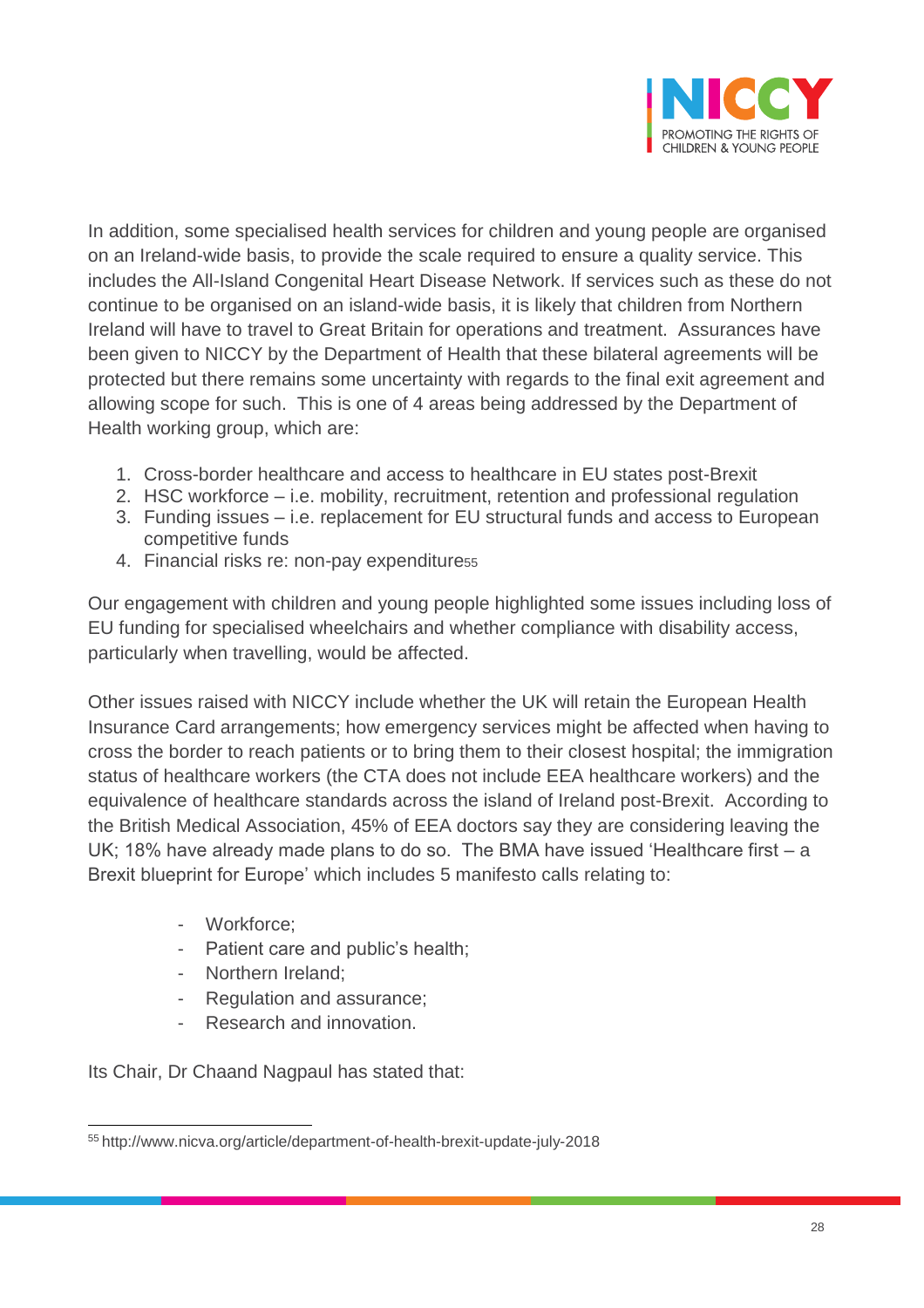

'The ongoing uncertainty and insecurity arising from Brexit is having a destabilising effect not just on the medical workforce, but on the wider health system, access to established networks, the sharing of best practice and collaborative working.

Health services must be a priority during the Brexit negotiations… the challenges posed to our health service … are considerable…'<sup>56</sup>

**Children's current access to primary and acute healthcare must be protected and there must be scope for further co-operation where deemed in the best interests of children and young people.** 

# **Learning and Achieving**

#### **Article 28**

States Parties recognize the right of the child to education, and with a view to achieving this right progressively and on the basis of equal opportunity, they shall, in particular:

- (a) Make primary education compulsory and available free to all;
- (b) Encourage the development of different forms of secondary education, including general and vocational education, make them available and accessible to every child, and take appropriate measures such as the introduction of free education and offering financial assistance in case of need;
- (c) Make higher education accessible to all on the basis of capacity by every appropriate means;
- (d) Make educational and vocational information and guidance available and accessible to all children

#### **Article 31**

 $\overline{a}$ 

1. States Parties recognize the right of the child to rest and leisure, to engage in play and recreational activities appropriate to the age of the child and to participate freely in cultural life and the arts.

2. States Parties shall respect and promote the right of the child to participate fully in cultural and artistic life and shall encourage the provision of appropriate and equal opportunities for cultural, artistic, recreational and leisure activity.

The Department for Education has calculated that around 500 children and young people

<sup>56</sup> 'Healthcare first – a Brexit blueprint for Europe'. BMA April 2018.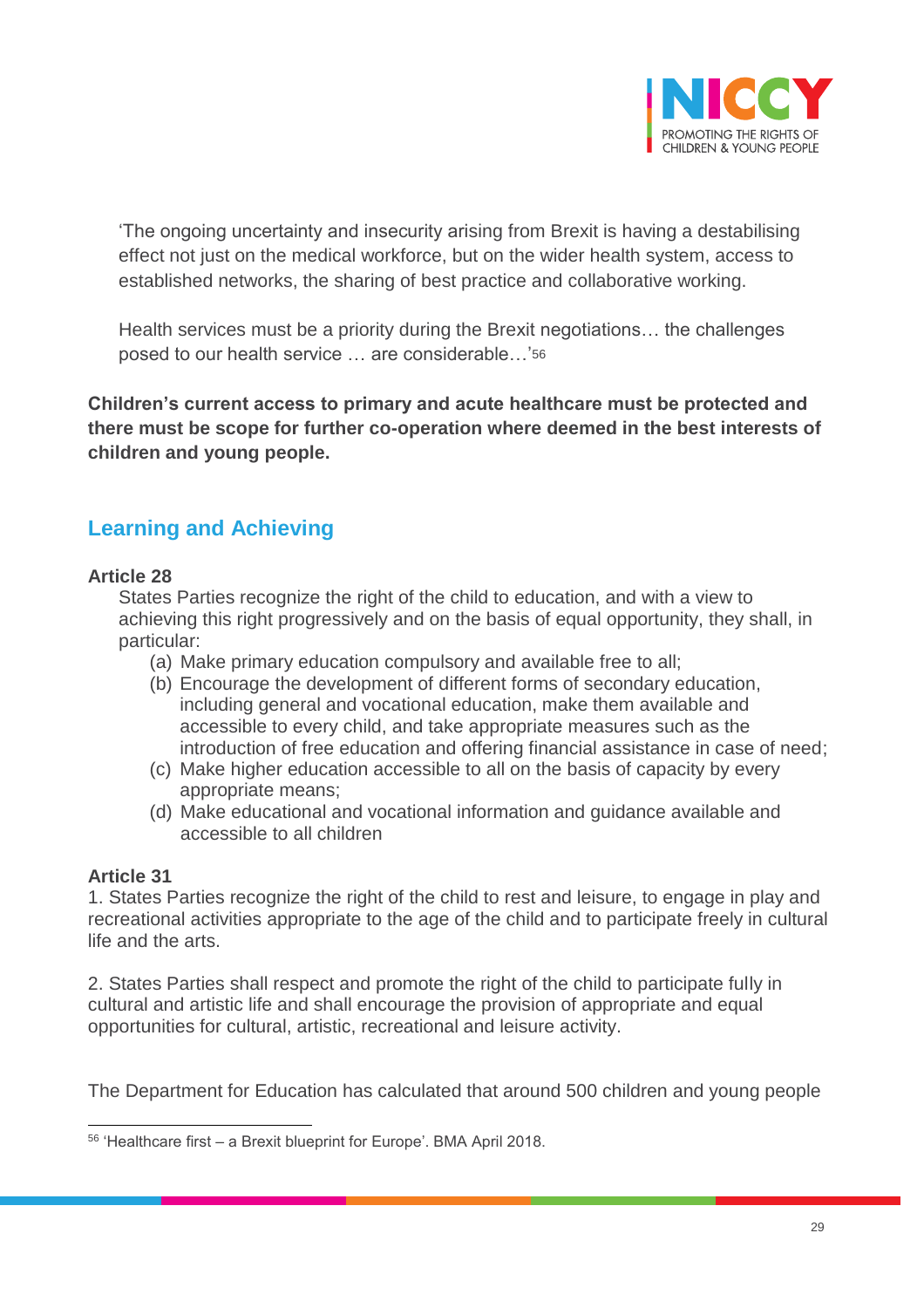

travel across the border to go to school in each jurisdiction every day and that they are accompanied by 300 teachers.<sup>57</sup>

Research by the Ulster University estimated that an additional 1500 young people crossed each day to access further and higher education across the border. There are concerns that the UK exiting the EU might affect these arrangements in relation to cross border travel, and if fees were to be introduced in respect of accessing 'cross border education'.

If the current arrangements do not continue, this could result in children having to change schools which would limit their choice of schools in the border area and future intended careers. Moreover, a hard border would have a significant impact on the daily lives of children and young people in border areas in accessing extra-curricular activities outside school hours.

Many young people, in spite of assurances to the contrary, continue to express concern about whether UK students could access the Erasmus+ programme after leaving the EU, and more generally how their future opportunities would be affected by restrictions on their freedom of movement and freedom to live, study and work on either side of the border and across Europe.

Other issues include the equivalence of qualifications, access to placements either side of the border, and the potential loss of EU funding to informal education and research programmes.

**Children's rights to education, play and leisure must be protected.**

# **Conclusion and Calls to Government/s**

At time of writing58, the UK Government is into its summer recess following a period of disagreements, resignations and increasing concern over the prospect of a 'no deal' scenario. The EU Commission has released its 'Preparedness Paper' on which it has been working for some months. The days, weeks and months ahead and the various stages yet to be gone through will reveal whether an agreement is possible and if so, the content of that. Bearing this in mind it is imperative that a focus is held on safeguarding rights – this is fundamental to all aspects of the lives and outcomes for our children and

 $\overline{a}$ <sup>57</sup> Information provided at NICCY meeting by Department of Education Representative on 12 April 2018. <sup>58</sup> 19 July 2018.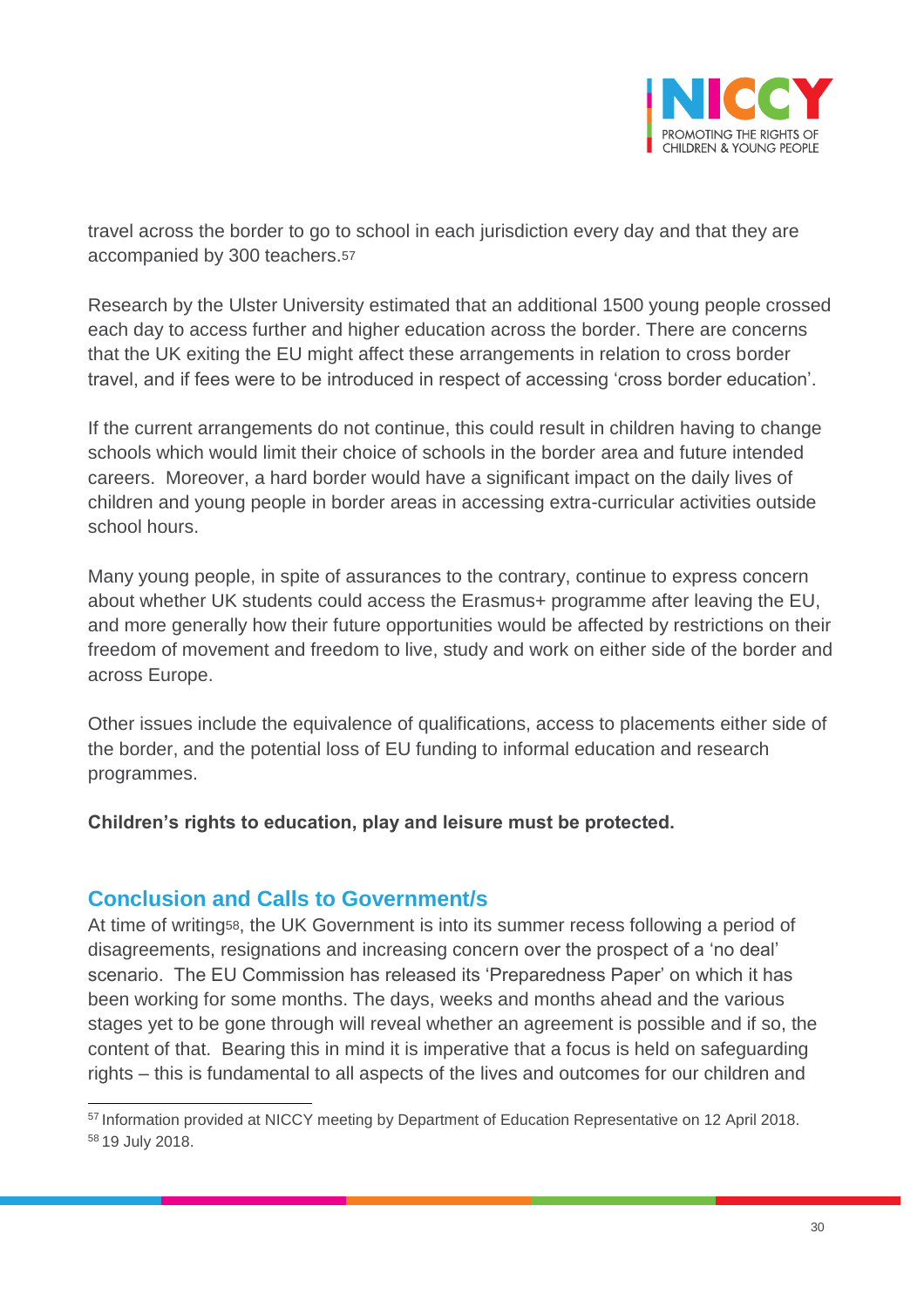

young people (and indeed wider society).

There is considerable uncertainty with regard to the likely nature of the final "deal" and indeed different interpretations as to the impact of public statements and positions taken by both the UK government and the EU.

In June 2018, NICCY published its Statement on Children's Rights in NI which made 5 calls to government concerning Brexit. This statement repeats those calls and has added a 6th.

Therefore, in conclusion, the NI Commissioner for Children and Young People calls on Government and all involved in negotiations, to ensure no adverse impacts on children's and young people's rights and access to services as a result of UK withdrawal from the EU ('Brexit') through the following:

- 1. All aspects of the Good Friday Agreement must be protected including the right of people in Northern Ireland to identify as British, Irish or both. Moreover, the commitment to safeguarding human rights and the principle of equivalency of rights across the island of Ireland must be ensured;
- 2. The UK Government, Irish Government and European Union must work together to avoid physical infrastructure being located on or around the UK-EU border on the island of Ireland;
- 3. Safeguarding our children and young people must be ensured through maintaining current security, policing and justice mechanisms e.g. Europol, Eurojust, ECRIS, European Arrest Warrant and Data protocols;
- 4. The UK and Irish Governments must co-operate to ensure freedom of movement of people across the border is not impeded so that children, young people and their families continue to access services and facilities on either side of the border e.g. in relation to health, education, family life, sports, cultural and leisure activities;
- 5. The UK Government (post-Brexit) should commit to the continuation of financial support currently provided to Northern Ireland by the EU including through agricultural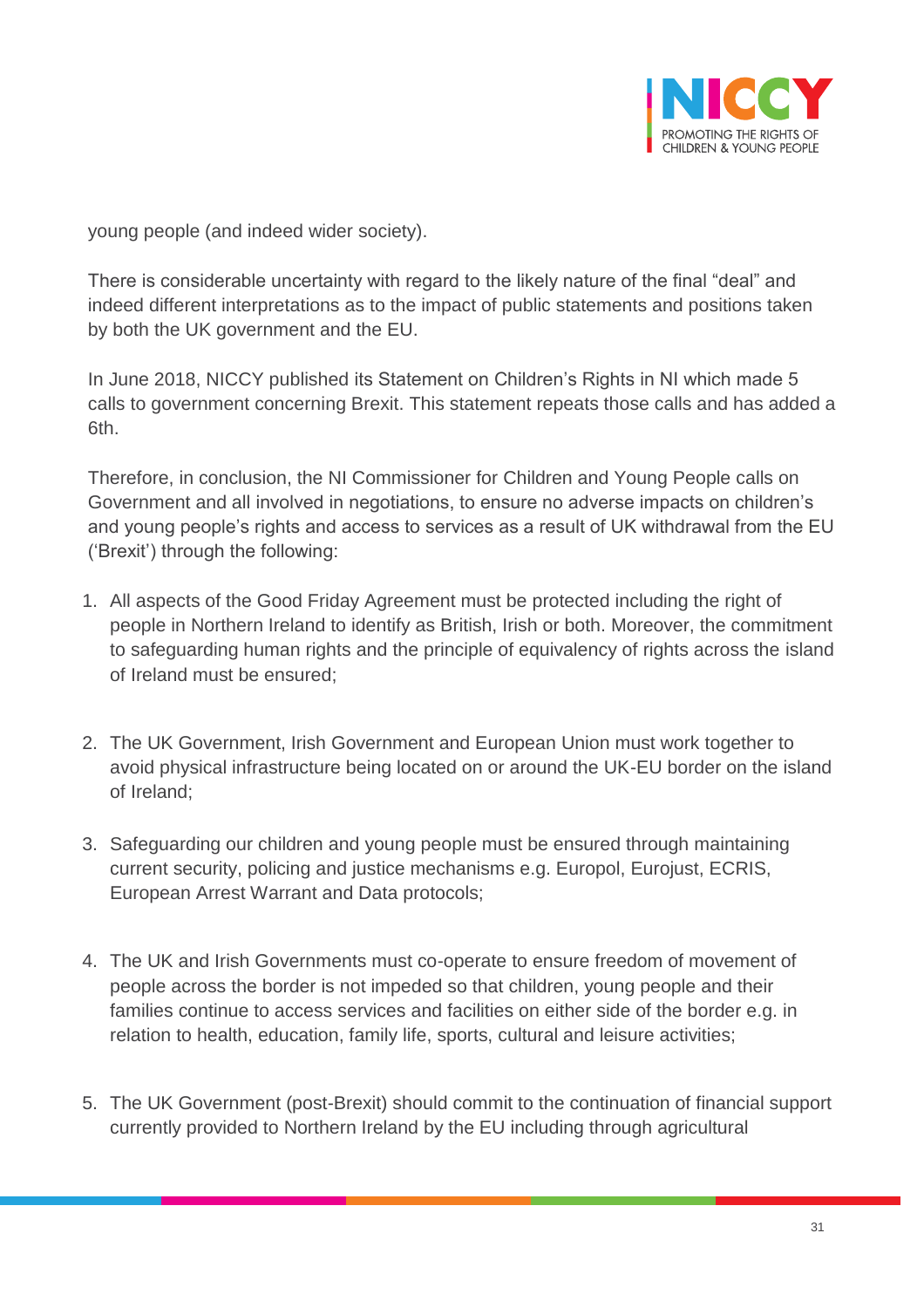

subsidies, structural funds and grants which contribute significantly to the Northern Ireland economy, alleviate child poverty and promote adequate standards of living - with a particular focus on disadvantaged groups and communities; and

6. It is imperative that the UK government communicate directly with the public their negotiating position and the final "deal" and its likely implications. Such communication must include child-accessible versions.

\_\_\_\_\_\_\_\_\_\_\_\_\_\_\_\_\_\_\_\_\_\_\_\_\_\_\_\_\_\_\_\_\_\_\_\_\_\_\_\_\_\_\_\_\_\_\_\_\_\_\_\_\_\_\_\_\_\_\_\_\_\_\_\_\_\_\_\_\_\_\_

Further recommended reading:

- Making Brexit Work for Children [\(https://www.childrenssociety.org.uk/what-we](https://www.childrenssociety.org.uk/what-we-do/resources-and-publications/making-brexit-work-for-children)[do/resources-and-publications/making-brexit-work-for-children\)](https://www.childrenssociety.org.uk/what-we-do/resources-and-publications/making-brexit-work-for-children)
- Selected Legal Aspects of the impact of Brexit on the rights of children across the island of Ireland, A&L Goodbody on behalf of Children's Rights Alliance and Children's Law Centre [https://www.childrensrights.ie/sites/default/files/submissions\\_reports/files/ALG%20Researc](https://www.childrensrights.ie/sites/default/files/submissions_reports/files/ALG%20Research%20Paper_Dec%202017.pdf) [h%20Paper\\_Dec%202017.pdf](https://www.childrensrights.ie/sites/default/files/submissions_reports/files/ALG%20Research%20Paper_Dec%202017.pdf)
- It's Our Brexit Too: Children's Rights, Children's Voices [https://www.niccy.org/about](https://www.niccy.org/about-us/our-current-work/brexit/brexit-reports/)[us/our-current-work/brexit/brexit-reports/](https://www.niccy.org/about-us/our-current-work/brexit/brexit-reports/)

\_\_\_\_\_\_\_\_\_\_\_\_\_\_\_\_\_\_\_\_\_\_\_\_\_\_\_\_\_\_\_\_\_\_\_\_\_\_\_\_\_\_\_\_\_\_\_\_\_\_\_\_\_\_\_\_\_\_\_\_\_\_\_\_\_\_\_\_\_\_\_\_

Should you have any queries about this paper, contact Mairéad McCafferty NICCY Chief Executive on [mairead@niccy.org](mailto:mairead@niccy.org)

**Northern Ireland Commissioner for Children and Young People Equality House 7-9 Shaftesbury Square Belfast BT2 7DP T: 028 9031 6397**